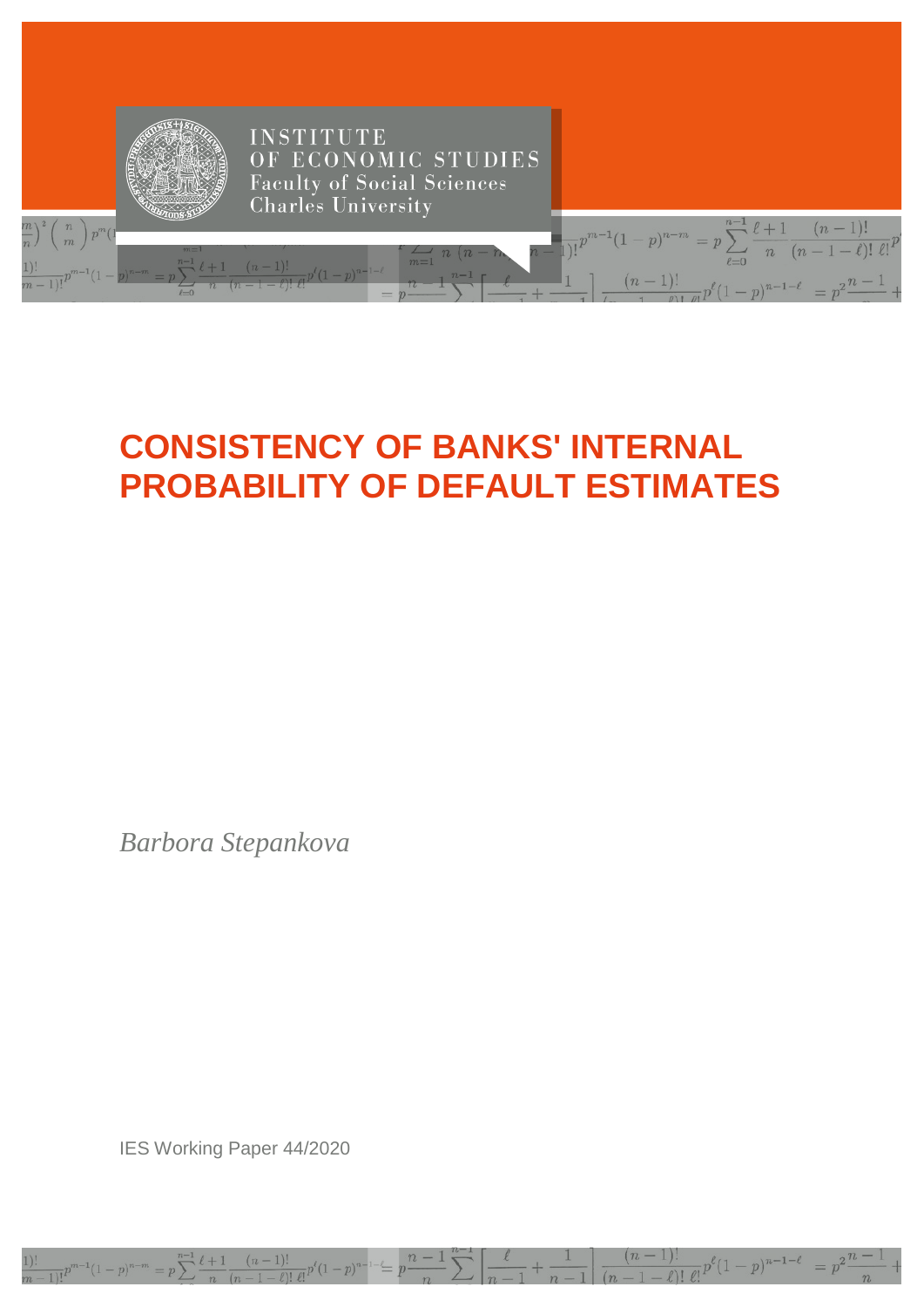

110 00 Praha 1

E-mail : [ies@fsv.cuni.cz](mailto:IES@Mbox.FSV.CUNI.CZ) [http://ies.fsv.cuni.cz](http://ies.fsv.cuni.cz/)

Disclaimer: The IES Working Papers is an online paper series for works by the faculty and students of the Institute of Economic Studies, Faculty of Social Sciences, Charles University in Prague, Czech Republic. The papers are peer reviewed. The views expressed in documents served by this site do not reflect the views of the IES or any other Charles University Department. They are the sole property of the respective authors. Additional info at: [ies@fsv.cuni.cz](mailto:ies@fsv.cuni.cz)

Copyright Notice: Although all documents published by the IES are provided without charge, they are licensed for personal, academic or educational use. All rights are reserved by the authors.

Citations: All references to documents served by this site must be appropriately cited.

## Bibliographic information:

Stepankova, B. (2020): "Consistency of Banks' Internal Probability of Default Estimates" IES Working Papers 44/2020. IES FSV. Charles University.

This paper can be downloaded at: [http://ies.fsv.cuni.cz](http://ies.fsv.cuni.cz/)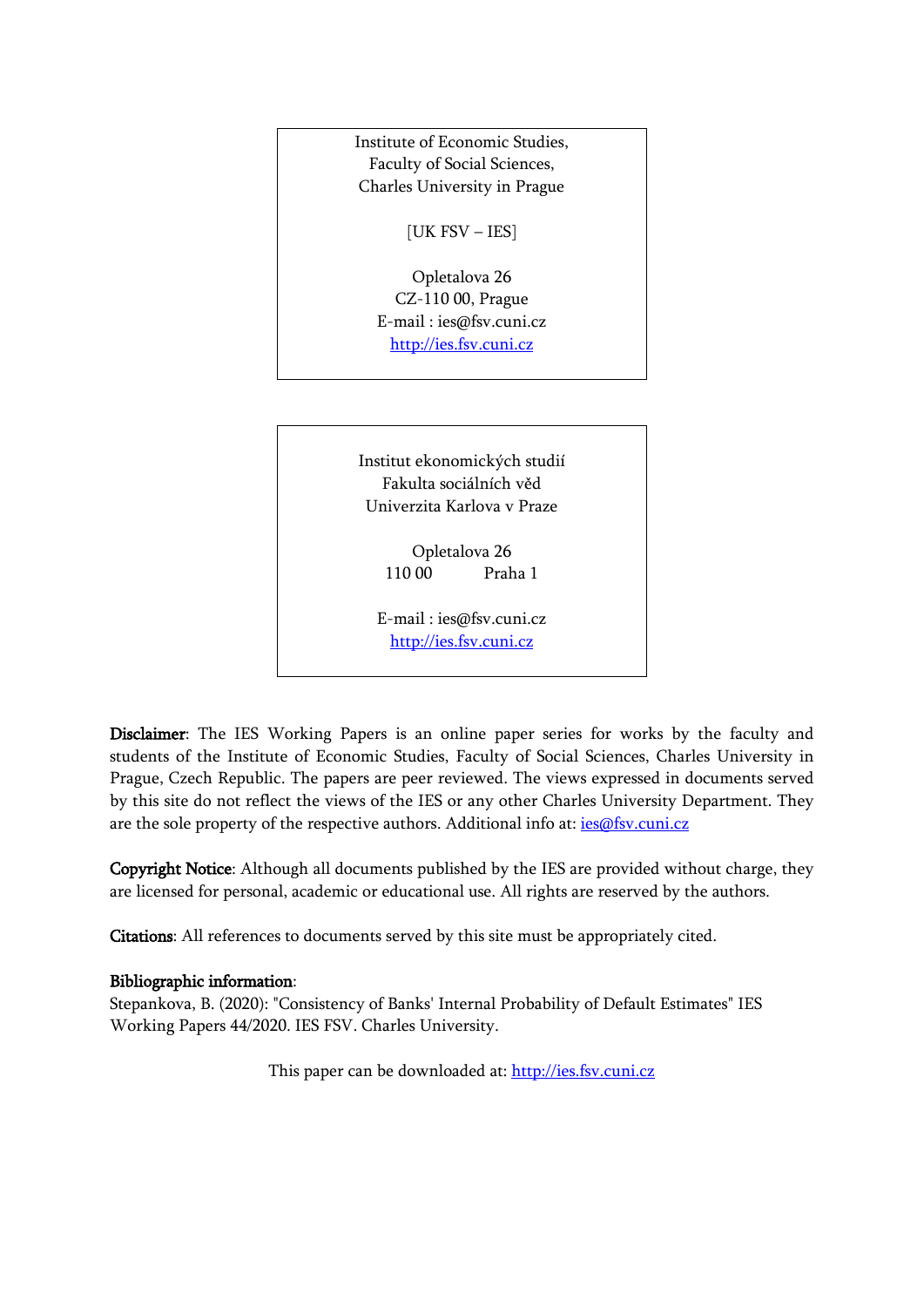# Consistency of Banks' Internal Probability of Default Estimates

# Barbora Stepankovaa

a Institute of Economic Studies, Faculty of Social Sciences, Charles University Opletalova 26, 110 00, Prague, Czech Republic Email: barbora.stepankova@hotmail.com

November 2020

### Abstract:

Some financial institutions can use internally developed credit risk models to determine their capital requirements. At the same time, the regulatory framework governing such models allows institutions to implement diverse rating systems with no specified penalty for poor model performance. To what extent the resulting model risk { potential for equivalent models to deliver inconsistent outcomes { is prevalent in the economy is largely unknown. We use a unique dataset of 4.9 million probability of default estimates provided by 28 global IRB banks, covering the January 2016 to June 2020 period, to assess the degree of variance in credit risk estimates provided by multiple banks for a single entity. In line with the prior literature, we find that there is a substantial variance in outcomes and that it decreases with the amount of available information about the assessed entity. However, we further show that the level of variance is highly dependent on the entity type, its industry and locations of the entity and contributing banks; banks report a higher deviation from the mean credit risk for foreign entities. Further, we conclude that a considerable part of the variance is systematic, especially for fund models. Finally, utilising the latest available data, we show the massive impact of the COVID-19 pandemic on dispersion of credit estimates.

JEL: C12, G21, G32 Keywords: Banking, Credit Risk, Bank Regulation

Acknowledgements: This work was supported by the Charles University PRIMUS program (project PRIMUS/19/HUM/17).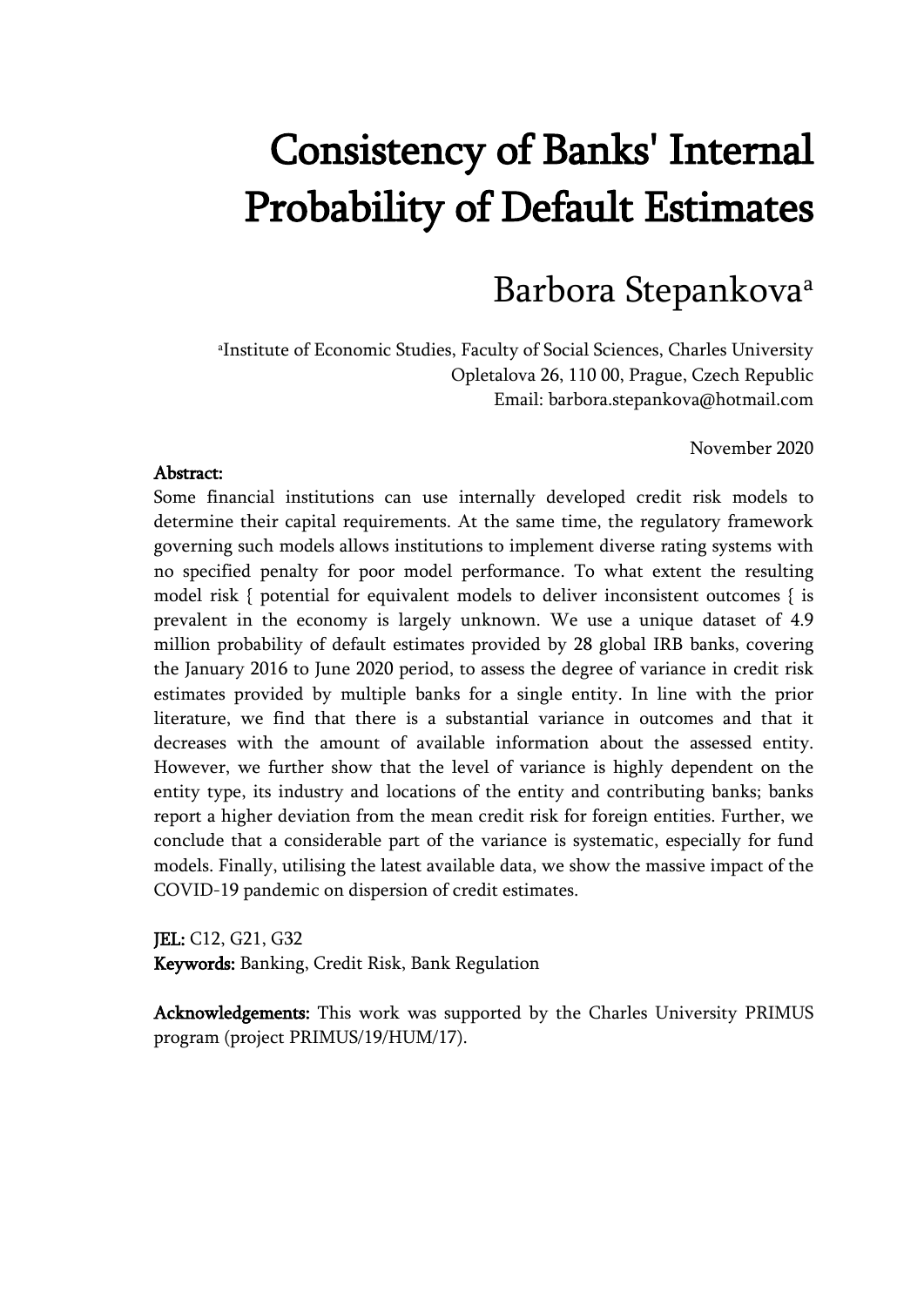## 1 Introduction

Credit risk, i.e. the loss resulting from a counterparty failing to meet its obligations in accordance with agreed terms, is a key consideration in banking and the financial industry more broadly. The recent trends in regulation and supervision of the financial industry resulted in greater independence of financial institutions in managing their risks. The Basel II Accord was a significant milestone in this regard: it allows banks to use internal models to determine their capital requirements through estimation of the entity's probability of default (PD), the loss given default (LGD) and the exposure at default (EAD). Although such models are regulated, banks are allowed to implement diverse rating systems and there is no specified penalty for poor model performance. Instead, the regulatory framework works with an implicit assumption that banks produce accurate risk estimates given the information available to them, despite the fact that banks may be motivated to exploit their discretion and optimise the reported inputs to the models (Plosser and Santos, 2014).

This raises a question about comparability of outputs captured by model risk, which can be literally defined as the potential for different models to provide inconsistent outcomes (Danielsson et al., 2016). Several studies have investigated the consistency of banks' internal model outputs and factors that may affect it (e.g. Berg and Koziol, 2017, Firestone and Rezende, 2016 and Plosser and Santos, 2014), showing a significant variance in the PD estimates, indicating that more explicit rules for banks' internal credit rating systems may be required. In absence of a tightened regulation, the underlying differences in banks' credit models may result in capital requirements that are no longer comparable across banks, especially if the differences are systematic. However, further evidence is required in this regard as the studies work with a relatively small sample of banks, specific type of credit instruments or they focus on a particular geographical area.

This paper contributes to the existing literature on model risk of credit risk estimates by analysing a unique dataset with a vastly greater number of banks and their entities than in the prior literature, as well as a more comprehensive geographical and industry coverage. We investigate a longitudinal dataset of PD estimates from 28 global banks that use the internal rating based (IRB) approach to estimate their regulatory capital. The data cover monthly assessments on more than 60,000 entities including corporates, financials, funds and governments, and multiple regions for the January 2016 to June 2020 period, accounting in total for 4.88 million month-entity-bank observations. In addition, we further extend the analysis from the prior literature in three ways. First, we study new factors affecting the variance in credit risk estimates, including location of entities and banks, entity type, industry classification or existence of rating by a rating agency. Second, we measure the magnitude of systematic effects in the overall model risk individually for each entity type representing different internal models. Finally, utilising the latest available data, we show the impact of the COVID-19 pandemic on credit risk estimates and their variance.

The next section provides a brief overview of banks' credit rating models and the relevant literature, Section 3 presents the dataset and its descriptive statistics and describes the empirical strategy, Section 5 discusses the analytical results and Section 6 concludes the work.

# 2 Banks' internal credit rating models

Credit risk models developed internally by banks are a result of the need to quantify the amount of economic and regulatory capital required to support banks' risk taking activities (Chatterjee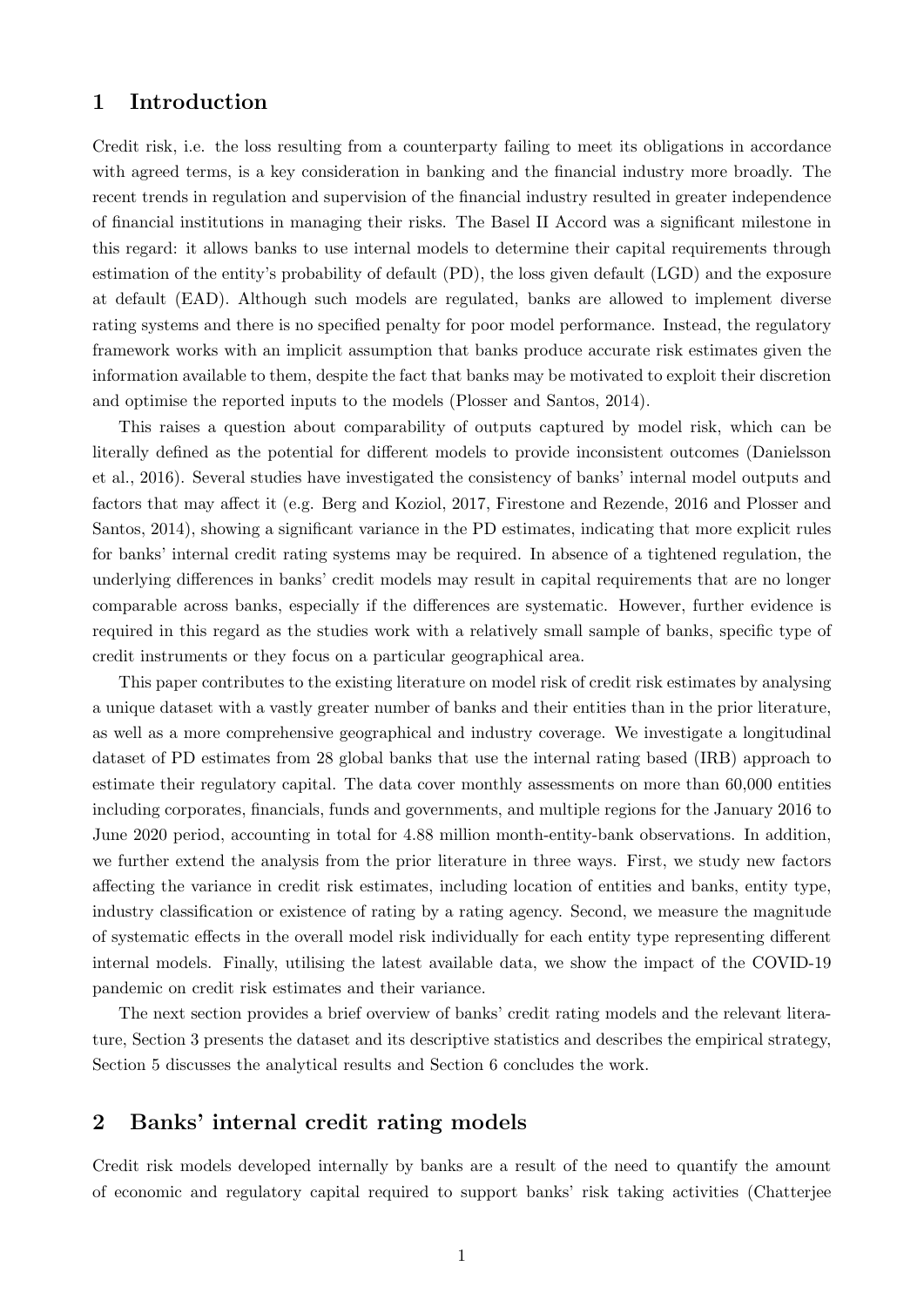et al., 2015). Indeed, for many financial institutions, credit risk is a major component of the overall risk to the institution and, if inappropriately managed, may have substantial secondary effects on the financial sector as a whole. Hence, it is closely monitored by regulators. The Basel II Accord, introduced in 2004, served as a basis for national rule-making and implementation processes, allowing institutions to use their own internal credit risk models but requiring them to align their models with the regulatory requirements, such as portfolio invariance, separation of corporate, sovereign, bank, retail and equity models, and use of appropriate risk parameters.

This study focuses on banks using the IRB approach for credit risk estimation, i.e. banks which use their own quantitative models to estimate probability of default. Such models must meet various minimum guidelines defined by the accord and banks have to prove that their risk estimation systems provide reasonably accurate and consistent estimates. Credit risk models typically work with a number of well-defined parameters, such as leverage (financial debt, bank debt, interest paid), profitability (value added, profit-loss ratio, EBITDA), liquidity (cash, current liabilities), capital structure (equity, current assets), dimension (turnover, employees), and macroeconomic indicators (aggregate default rate, credit growth, GDP growth). At the same time, the exact model specifications evolve over time and differ by bank, resulting in variance in credit risk estimates for a single entity assessed by multiple banks. To make things worse, many banks have recently started adopting the vast array of often highly disparate and hard-to-follow artificial intelligence algorithms in their credit risk models to consider the large amounts of data available on individuals and organisations, further exacerbating the problem of model heterogeneity.

Indeed, banks' credit risk models are subject to various risks relating to uncertainty at multiple levels of the risk assessment process (Danielsson et al., 2016). These include particularly the validity of model input parameters – their completeness, accuracy and recency – appropriateness of the credit risk model choice and its theoretical foundations. Accuracy of model parameters is discussed e.g. by Boucher et al. (2014), Glasserman and Xu (2014) and Alexander and Sarabia (2012), who distinguish between parameter uncertainty, i.e. the inherent error in estimation of model's parameters, and an inappropriate form of the statistical model to estimate such parameters in the first place. Model appropriateness and validity, discussed e.g. by Danıelsson (2002) and O'Brien and Szerszen (2014), refers principally to the difficulty (or impossibility) to identify the best-performing model due to latency of credit risk as a concept and inability to directly estimate it using observable data. Regardless of the model risk source, its implications can be substantial if it creates systematical differences in credit risk estimates.

Despite the importance of banks' internal credit rating systems for their capital requirements and the broader regulatory purposes, much of the inherent differences in banks' models are still unknown. This is partially because the models are, as an intellectual property, kept secret, without a direct access to most researchers. One way of circumventing this limitation is by looking at the model outputs rather than the models themselves, analysing the variance in PD estimates for a single entity assessed by multiple banks. However, there are only a handful of such studies available. In an earlier work, Firestone and Rezende (2016) use data on syndicated loans from nine US banks, showing that banks' PD estimates substantially differ, but that this variance is mostly random, i.e. that banks generally do not set their estimates systematically above or below the median bank. The variance in PD estimates is confirmed by Jacobson et al. (2006), who use data from two Swedish banks over the 1997-2000 period, as well as Plosser and Santos (2014), who investigate the incentives for banks to bias their internally generated risk estimates through comparison within loan syndicates using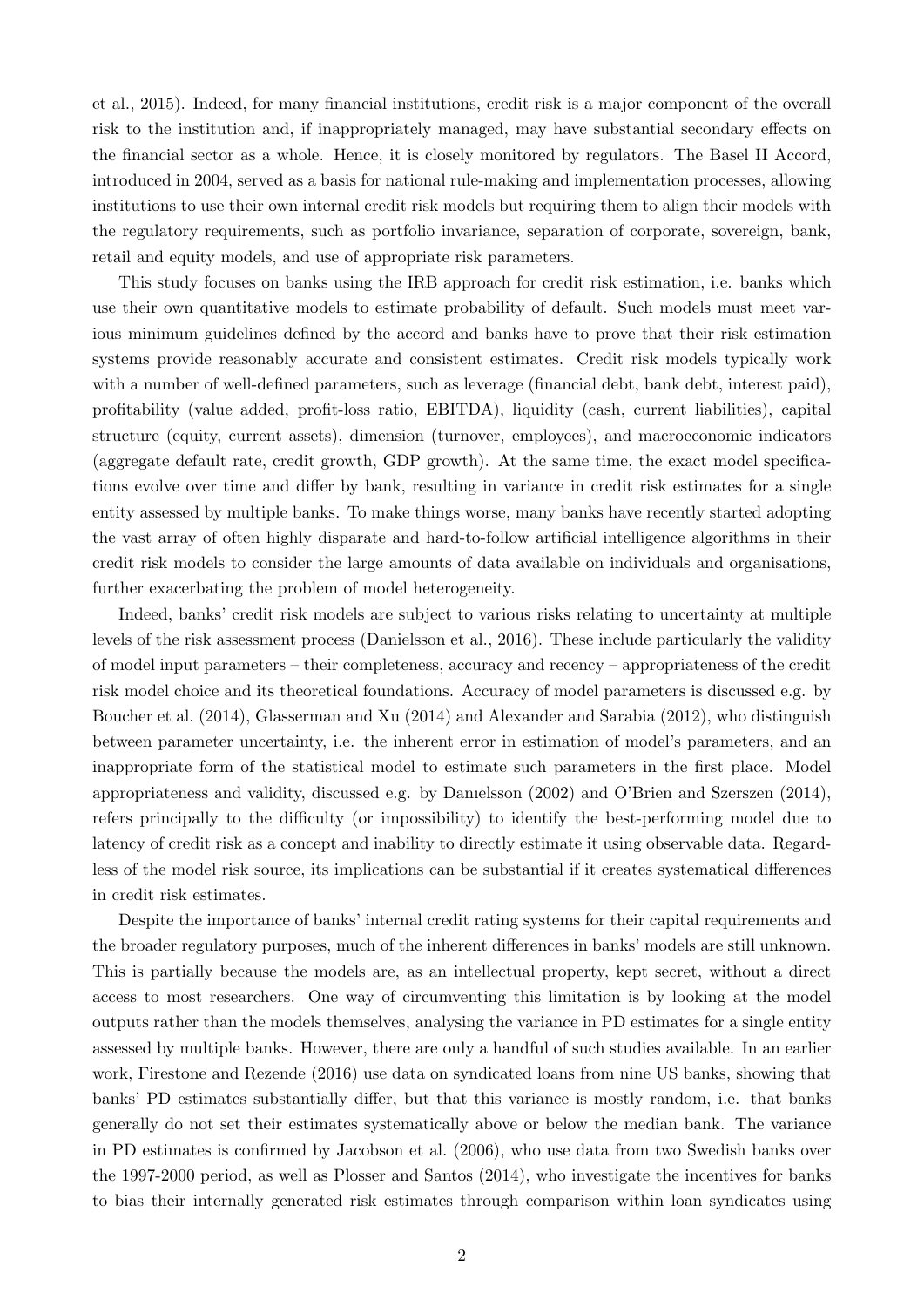Q1/2010-Q3/2013 quarterly data from 188 banks who participated in the Shared National Credit Program in the US, accounting for almost 80,000 credit-quarters. They concluded that there are significant differences in the borrower's probability of default as estimated by the individual banks, ranging up to 1 pp. The results are also in line with a more recent paper by Berg and Koziol (2017), who utilise quarterly data from 40 banks and 17,000 corporate borrowers available through the German credit registry dataset. Looking specifically at the 2008-2012 period. They show that the difference in banks' capital ratios can vary by up to  $\pm 10\%$ , equivalent to approximately 1 pp, when using the average risk weights from all banks providing a PD estimate for a given entity instead of risk weights based on banks' individual PD estimates. Other studies on the topic include RMA Capital Working Group (2000) or Carey (2002); regulators often focus on small and hypothetical loan portfolios (Financial Services Authority, 2012; Basel Committee on Banking Supervision, 2013).

## 3 Data

The unique empirical dataset used in our study is provided by Credit Benchmark and contains monthly PD estimates from 28 global banks that were approved to use the IRB approach to credit risk modelling. The company pools together banks' internal PD estimates and aggregates them to create entity- and portfolio-level credit risk benchmarks. The banks are clients of Credit Benchmark and the benchmarks allow banks to compare themselves against their peers. On a monthly basis, banks submit their internal hybrid-through-the-cycle (H-TTC) one-year PD estimates together with entity-specific information including name, country of risk and industry classification. PDs do not capture recovery rate and all banks use the same PD concept (credit risk only, time horizon, reporting date), which allows for a direct comparison across banks. Credit Benchmark maps the banks' data to entity reference data from multiple data providers including FactSet, Dun & Bradstreet and Thomson Reuters, and identifies which observations evaluate the risk for the same entity. We have access to the mapped PD estimate contributions by banks as well as the aggregated entity-level outputs including the mean PD. Banks' portfolios are not stable over the time as they drop some exposures and add other entities to their portfolio. Regulators require the risk estimates to be reviewed at least on annual basis to reflect newly available information.

The dataset consists of 24.8 million month-entity-bank observations covering the 01/2016-06/2020 period, with 4.88 million month-entity-bank observations (covering 1.75 million month-entities and 60,220 unique entities) used in the final analysis after the following data cleaning steps. First, observations had to be dropped due to non-existent mapping to the reference data including country and industry classification  $(24.4\%)$ , due to duplicated rows  $(2.4\%)$  or because they are marked as inactive by the contributing banks (3.0%). Second, as the focus of this study is on dispersion in banks' credit risk estimates at the entity level, we limited the sample to entities with credit risk estimates from at least two banks, excluding 49.9% of observations. Third, we removed defaulted entities, i.e. all entities where at least one bank reported a PD of 100% in a given month, as well as entities emerging from default, as the timing often differs across banks (0.4%). Finally, we dropped corporate entities with PD estimates greater than 3 Bps (0.3%), which is the floor for calculating capital requirements based on internal models under the Basel Accord, as some banks report the values before regulatory overwrite and the inconsistency in methodologies would artificially increase the resulting dispersion.

Banks' portfolios cover entities from all regions and entity type classifications. The dataset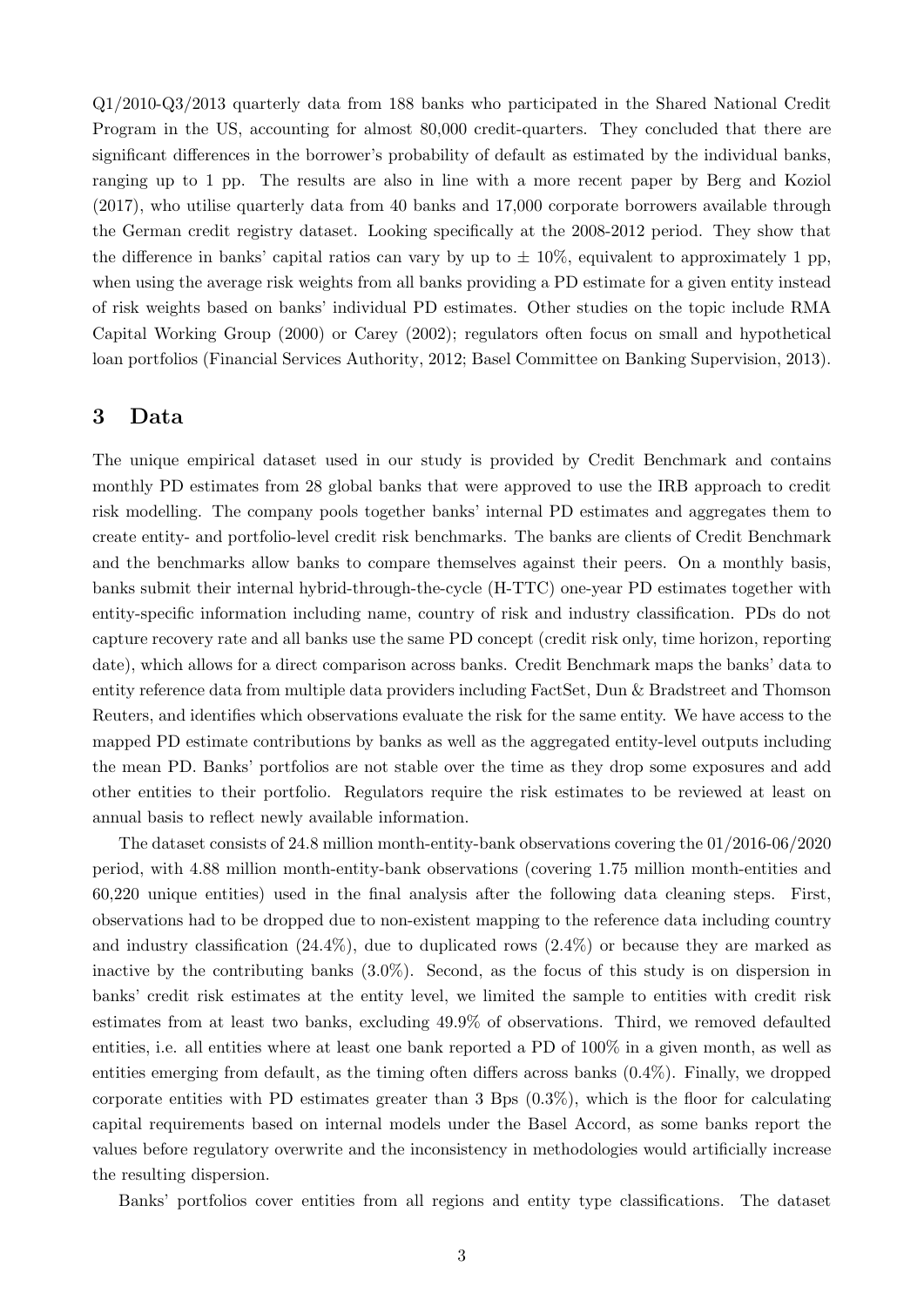includes information on entity's country of risk and industry classification, monthly credit rating estimates from S&P, public/private entity identifier, and, for corporates, size based on sales, number of employees and company family structure. Each of the 28 banks contributed for at least 29 out of the total 54 months and covered at least 1,000 distinct entities with credit estimates from two and more banks. To analyse the impact of bank's location on PD estimates, each bank is assigned a country of domicile based on the location of its headquarters. The banks in our sample are located in United States, South Africa, United Kingdom, continental Europe, Canada and Asia-Pacific. In order to protect the confidential nature of the data, we do not identify the banks in our sample. The number of participating banks increases over time, starting with 14 banks in Jan-16 and reaching the full sample of 28 banks in Feb-18, which impacts the number of entities used in the study as shown in Figure 1. The number of entities continuously increased in 2016-2019 and then started to drop in 2020 as banks adjusted their portfolios at the onset of the COVID-19 crisis . For summary, Table 1 lists all collected variables and Table 2 presents the summary of the data.



Figure 1: Time series of count of entities

The month-entity-bank PD estimates are aggregated to month-entity mean PD using geometric average of the individual PDs to reflect the close to log-normal distribution of the data, illustrated by the large skewness and kurtosis of both observation and entity level PDs (see Table 2).<sup>1</sup> Analogously, we can calculate the entity-level PD dispersion parameter (see Equation 2) and depth, i.e. the number of banks contributing to a single month-entity. The mean PD of entity  $i$  at time  $t$  across banks  $b \in \{1, \ldots, n_{i,t}\}\$ is defined as

$$
PD_{i,t}^{GMean} = \exp\left(\frac{\sum_{b=1}^{n_{i,t}} ln PD_{i,t,b}}{EDep_{i,t}}\right),\tag{1}
$$

where  $EDep_{i,t}$  is the number of banks contributing to entity i at time t (i.e. entity's depth). The average PD is 0.57% with the interquartile range of 0.05% to 0.53%.

To calculate dispersion, we follow Berg and Koziol (2017) and use standard deviation of PD

 $1<sup>1</sup>$ Both geometric and arithmetic approaches to aggregation of PDs are valid are there is no consensus in the existing literature. Credit Benchmark uses arithmetic aggregation.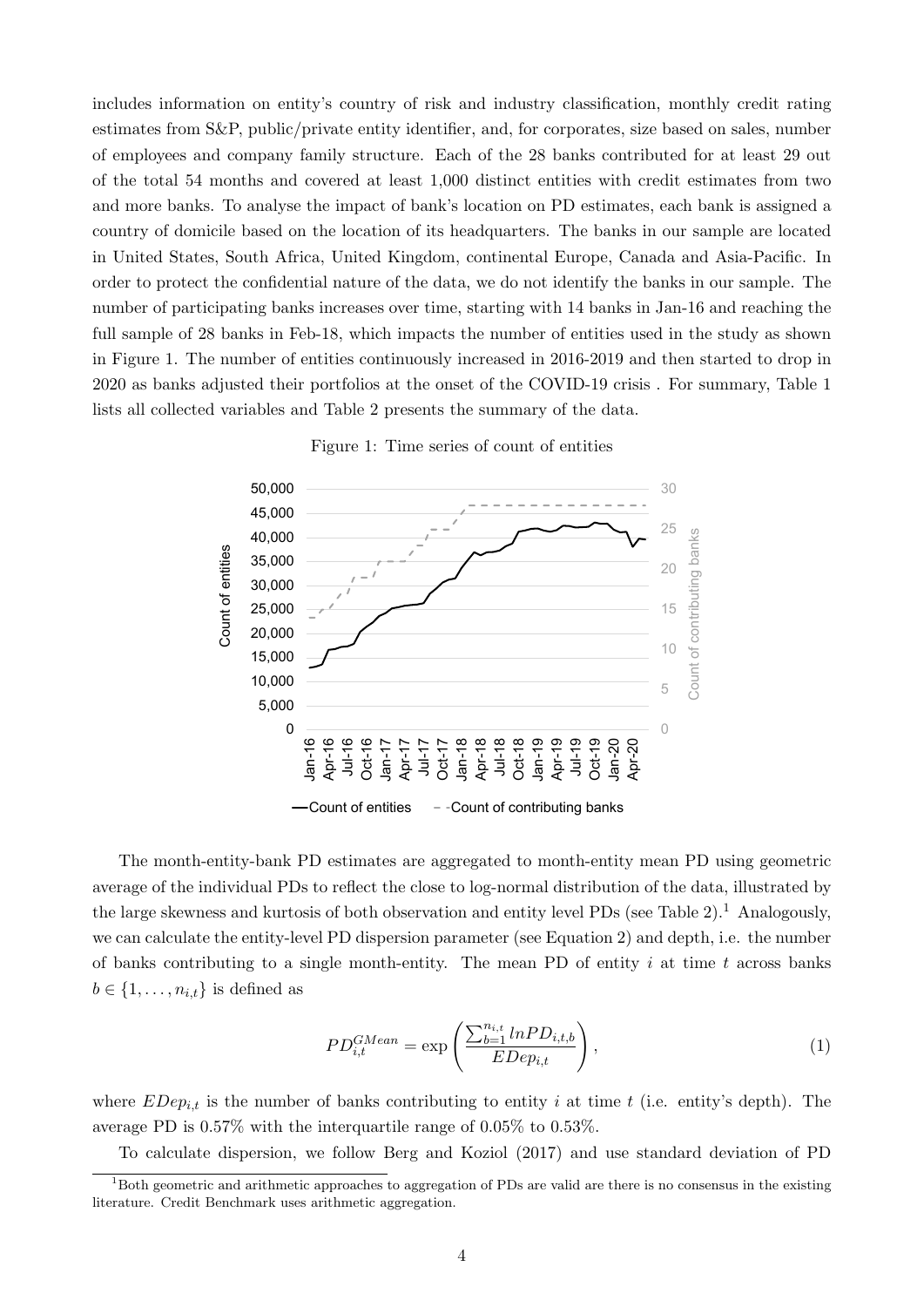estimates in logarithms. Consequently, dispersion of banks' PD estimates for entity  $i$  at time  $t$  across banks  $b \in \{1, \ldots, n_{i,t}\}\$ is calculated as

$$
D_{i,t}(lnPD) = \hat{\sigma}(lnPD_{i,t,b=1}, \dots, lnPD_{i,t,b=n_{i,t}}) = \sqrt{\frac{\sum_{b=1}^{n_{i,t}}(lnPD_{i,t,b} - lnPD_{i,t}^{GMean})^2}{EDep_{i,t} - 1}}.
$$
 (2)

Note that dispersion measures the level of disagreement across banks regarding entity's credit and Berg and Koziol (2017) interpret it as a proxy for model risk of the banks' underlying internal rating models. The average dispersion is 0.69 with an interquartile range from 0.35 to 0.94.



Figure 2: Time series of Mean PD and Dispersion

Figure 2 shows the changes in the mean PD and dispersion averaged across all entities. The changes in the measures are driven by both changes in the risk estimates and changes in the set of contributed observations.

# 4 Methodology

Our study broadly follows the analysis by Berg and Koziol (2017), who focus on dispersion of credit risk estimates provided by 40 German IRB banks. They analyse determinants of across-bank dispersion of PD estimates, their systematic vs idiosyncratic differences, and determinants of the systematic differences. We extend their work by including credit risk estimates of financials, funds and governments, analysing the importance of bank and entity location, adding more details on the underlying entities, such as size, region, industry classification and existence of external ratings, and by including global banks in the analysis. Further, we provide an overview of the impact of COVID-19 on both credit risk levels and disagreement across banks in different regions.

This is done in four steps. First, we analyse the determinants of the dispersion, followed by the role of location and the size of systematic effects. Finally, we provide insights into the impact of COVID-19.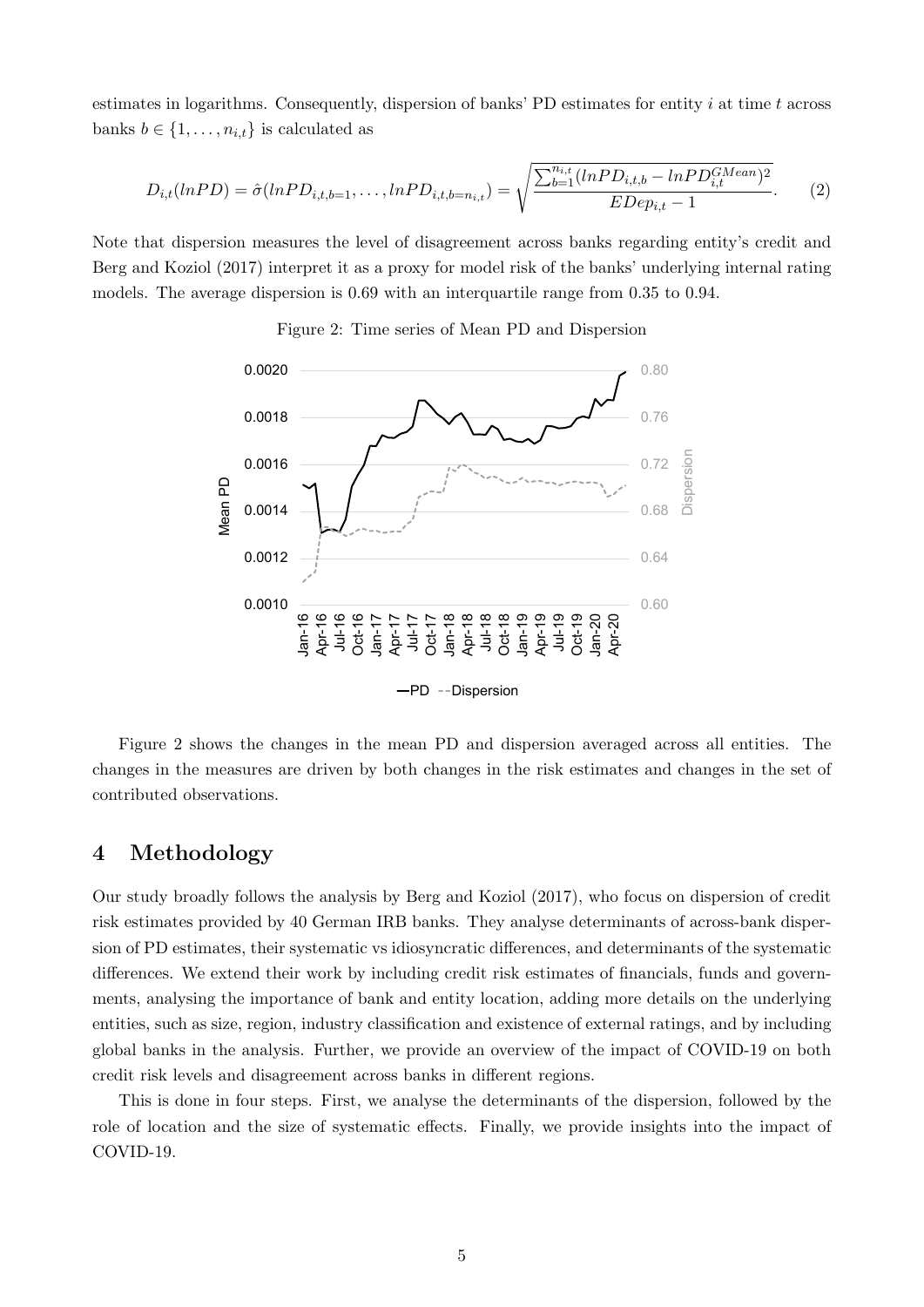| The variables are presented in three sections: characteristics of bank observations (Panel A), characteristics of entities (Panel B) and characteristics of contributing banks (Panel C). |                  | PDs can be expressed in decimals $(0.0050)$ , percentages $(0.5\%)$ or basis points $(50 \text{ Bps})$                                                                                                                                                                              |
|-------------------------------------------------------------------------------------------------------------------------------------------------------------------------------------------|------------------|-------------------------------------------------------------------------------------------------------------------------------------------------------------------------------------------------------------------------------------------------------------------------------------|
| Variable                                                                                                                                                                                  | Unit             | Description                                                                                                                                                                                                                                                                         |
| Panel A: bank observation characteristics                                                                                                                                                 |                  |                                                                                                                                                                                                                                                                                     |
| PD estimate                                                                                                                                                                               | Decimals         | Banks-specific view of entity credit risk, measured as hybrid-through-the-cycle probability of default over a one-year horizon,<br>ranging from 0 to 1. $PD_{j,i,t}$ is PD estimate on entity <i>i</i> from bank <i>j</i> at time <i>t</i> .                                        |
| PD estimate in logs                                                                                                                                                                       | Log decimals     | Natural logarithm of PD estimate, $lnPD_{j,i,t} = log(PD_{j,i,t-1}).$                                                                                                                                                                                                               |
| Panel B: entity characteristics                                                                                                                                                           |                  |                                                                                                                                                                                                                                                                                     |
| Depth                                                                                                                                                                                     | Count            | PD observations received from banks per entity, EDep.<br>Number of                                                                                                                                                                                                                  |
| $\%$ Foreign contributors                                                                                                                                                                 | Percentage       | of banks contributing to the given entity that have headquarters in a different country than the entity's country<br>Percentage<br>of risk.                                                                                                                                         |
| Mean PD                                                                                                                                                                                   | Decimals         | Across-bank aggregated measure of entity credit risk, calculated as geometric mean of PD estimates for the given entity, $PD_{i,t}^{GMean} = exp(\frac{\sum_{b=1}^{B} ln P_{i,t,b}}{N}).$                                                                                           |
| Mean PD in logs                                                                                                                                                                           | Log decimals     | Natural logarithm of Geometric mean PD, $lnPD_{i,t}^{GMean} = log(PD_{i,t}^{GMean})$                                                                                                                                                                                                |
| Dispersion                                                                                                                                                                                | Log decimals     | Across-bank measure of disagreement of banks about credit risk of the entity calculated as standard deviation of PD<br>estimates in logs, $D_{i,t} = \hat{\sigma}(lnPD_{i,t,b=1}, \ldots, lnPD_{i,t,b=n}) = \sqrt{\frac{\sum_{b=1}^{n}(lnPD_{i,t,b}-lnPD_{i,t,b}^{GMean})^2}{N-1}}$ |
| Region                                                                                                                                                                                    | Categorical      | Entity's region of risk: North America, Europe, Asia, Middle East, etc., EReg.                                                                                                                                                                                                      |
| Country                                                                                                                                                                                   | Categorical      | Entity's country of risk: United States, United Kingdom, Luxembourg, Canada, Germany, South Africa, etc., ECoun.                                                                                                                                                                    |
| Entity type                                                                                                                                                                               | Categorical      | Entity type classification: Funds, Corporates, Financials, Governments, ETyp.                                                                                                                                                                                                       |
| $_{\rm SP}$                                                                                                                                                                               | Numerical rating | Entity' credit rating provided by S&P, represented by notches $(AAA=1, AA+=2, , C=21)$ .                                                                                                                                                                                            |
| Public                                                                                                                                                                                    | Categorical      | Indicator variable, equal to 1 for public entities and 0 for private entities, as defined by FactSet.                                                                                                                                                                               |
| Industry                                                                                                                                                                                  | Categorical      | Industry classification: Basic Materials, Consumer Goods, Consumer Services, Health Care, Industrials, Oil and Gas,<br>Telecommunications and Utilities, EInd. Available for corporates only.<br>Technology,                                                                        |
| Sales                                                                                                                                                                                     | $\mathbb{R}^3$   | Annual sales available as reported by Dun & Bradstreet. Available for corporates only.                                                                                                                                                                                              |
| Employees                                                                                                                                                                                 | Count            | Number of employees as reported by Dun & Bradstreet. Available for corporates only.                                                                                                                                                                                                 |
| <b>SME</b>                                                                                                                                                                                | Categorical      | Indicator variable; an entity is a small and medium-sized enterprise (SME) if all members of the family have annual sales<br>lower than \$50m and less than 250 employees, $ESiz$ . Available for corporates only.                                                                  |
| Panel C: bank characteristics                                                                                                                                                             |                  |                                                                                                                                                                                                                                                                                     |
| Coverage length                                                                                                                                                                           | Count of months  | months covered by the bank.<br>Number of                                                                                                                                                                                                                                            |
| Country-Region                                                                                                                                                                            | Categorical      | The country or region of bank's headquarters.                                                                                                                                                                                                                                       |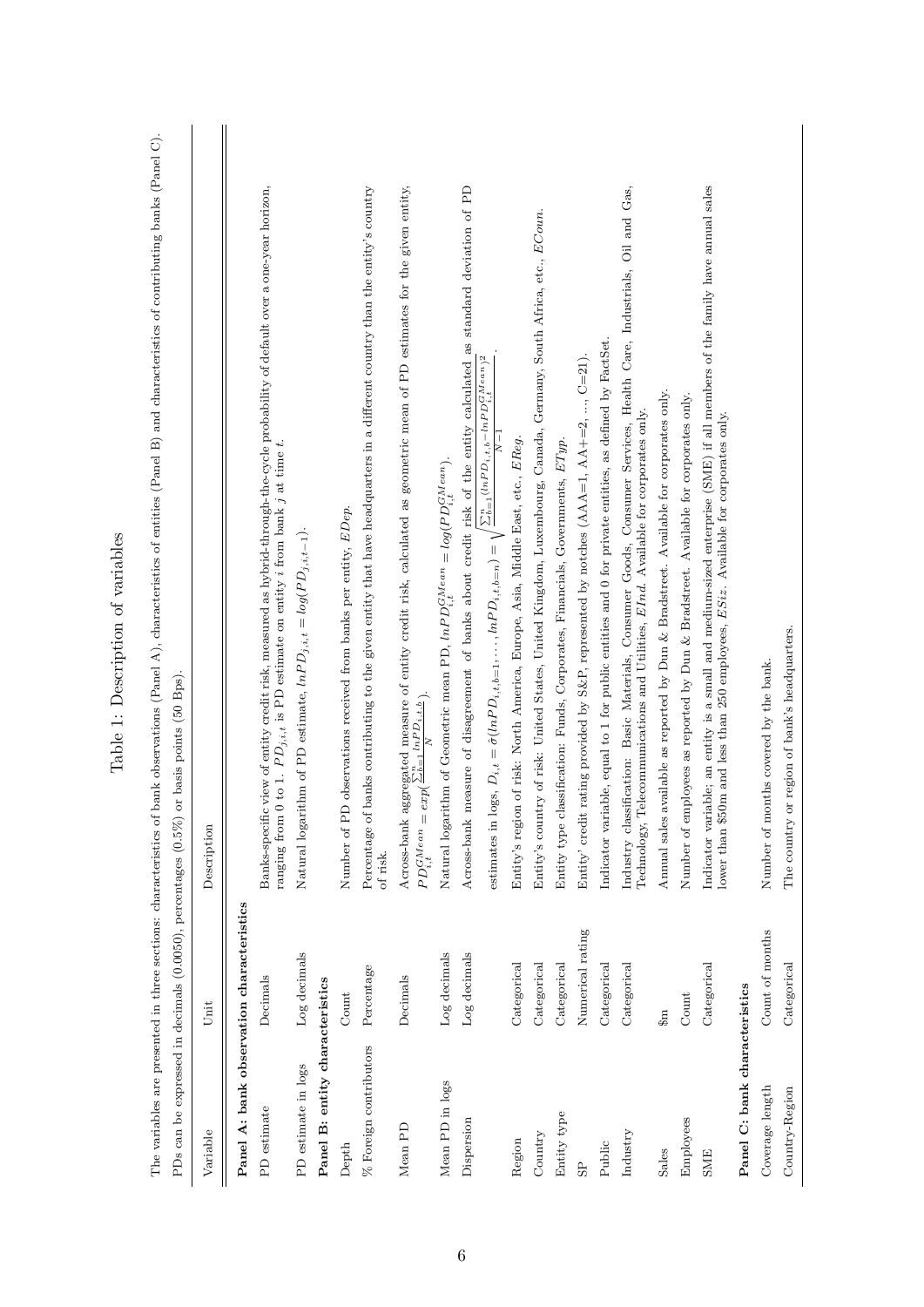|                                           |                        | This table provides summary statistics for variables defined in Table 1. |                            |                                                               |            |                                                                                                              |                  |        |        |  |
|-------------------------------------------|------------------------|--------------------------------------------------------------------------|----------------------------|---------------------------------------------------------------|------------|--------------------------------------------------------------------------------------------------------------|------------------|--------|--------|--|
| Variable                                  | Unit                   | Z                                                                        | Mean                       | Std. Dev.                                                     | $\rm p25$  | Median                                                                                                       | $575$            | Skew.  | Kurt.  |  |
| Panel A: bank observation characteristics |                        |                                                                          |                            |                                                               |            |                                                                                                              |                  |        |        |  |
| PD estimate                               | Decimals               | 4,880,497                                                                | 0.0066                     | 0.0210                                                        | 0.0005     | 0.0013                                                                                                       | 0.0046           | 7.11   | 222.5  |  |
| PD estimate in logs                       | Log decimals           | 4,880,497                                                                | $-6.41$                    | 1.57                                                          | $-7.60$    | $-6.65$                                                                                                      | $-5.38$          | 0.4    | 2.8    |  |
| Panel B: entity characteristics           |                        |                                                                          |                            |                                                               |            |                                                                                                              |                  |        |        |  |
| Depth                                     | Count                  | 1,745,877                                                                | 2.8                        | $\overline{1.7}$                                              | 2.0        | 2.0                                                                                                          | 3.0              | 4.3    | 29.3   |  |
| % Foreign contributors                    | Percentage             | 1,745,877                                                                | 0.6                        | $0.\overline{3}$                                              | $\ddot{c}$ | $\ddot{0}$ .                                                                                                 | $\overline{1.0}$ | $-0.3$ | 2.1    |  |
| Mean PD                                   | Decimals               | 1,745,877                                                                | 0.0057                     | 0.0140                                                        | 0.0005     | $0.0014\,$                                                                                                   | 0.0053           | 9.4    | 158.3  |  |
| Mean PD in logs                           | Log decimals           | 1,745,877                                                                | $-6.36$                    | 1.49                                                          | $-7.62$    | $-6.57$                                                                                                      | $-5.23$          | 0.4    | 2.4    |  |
| Dispersion                                | Log decimals           | 1,745,877                                                                | 0.69                       | 0.48                                                          | 0.35       | $\!0.61\!$                                                                                                   | 0.94             | 1.3    | 6.4    |  |
| Region                                    | Categorical            | 1,745,877                                                                |                            |                                                               |            | 42% Europe, 39% North America, 12% Asia Pacific, 4% Africa, 3% Other                                         |                  |        |        |  |
| Country                                   | Categorical            | 1,745,877                                                                |                            |                                                               |            | 30% United States, 20% United Kingdom, 7% Luxembourg, 7% Canada, 4% Germany, 3% South Africa, 3% Ireland.    |                  |        |        |  |
|                                           |                        |                                                                          |                            | $2\%$ Australia, 2% France, 2% Hong Kong, 2% Italy, 18% Other |            |                                                                                                              |                  |        |        |  |
| Entity type                               | Categorical            | 1,745,877                                                                |                            | 42% Funds, 40% Corporates, 17% Financials, 1% Government      |            |                                                                                                              |                  |        |        |  |
| 9 <sup>o</sup>                            | Numerical rating       | 168,088                                                                  | 0.6                        | 3.5                                                           | 7.0        | 0.0                                                                                                          | $11.0\,$         | 0.2    | 2.6    |  |
| Public                                    | Categorical            | 1,675,714                                                                | 9.7% Public, 90.3% Private |                                                               |            |                                                                                                              |                  |        |        |  |
| Industry                                  | Categorical            | 697,790                                                                  |                            |                                                               |            | 29% Industrials, 20% Consumer Services, 15% Consumer Goods, 11% Basic Materials, 8% Oil & Gas, 6% Utilities, |                  |        |        |  |
|                                           |                        |                                                                          |                            | 5% Technology, 4% Health Care, 2% Telecommunications          |            |                                                                                                              |                  |        |        |  |
| Sales                                     | $\mathfrak{g}_m$       | 654,842                                                                  | 3,046                      | 13,663                                                        | 4          | 104                                                                                                          | 1,111            | 13.4   | 289.5  |  |
| Employees                                 | $\operatorname{Count}$ | 654,842                                                                  | 7,093                      | 37,356                                                        | 20         | 244                                                                                                          | 2,305            | 27.7   | 1377.2 |  |
| <b>SME</b>                                | Categorical            | 697,790                                                                  |                            | 78% Large, 19% SME, 3% Unclassified                           |            |                                                                                                              |                  |        |        |  |
| Panel C: bank characteristics             |                        |                                                                          |                            |                                                               |            |                                                                                                              |                  |        |        |  |
| Coverage length                           | Count of months        | 28                                                                       | 47                         | $\circ$                                                       | 42         | 53                                                                                                           | 54               | $-0.9$ | 2.3    |  |
| Country-Region                            | Categorical            | 28                                                                       |                            |                                                               |            | 21% United States, 21% Africa, 19% United Kingdom, 14% Continental Europe, 14% Canada, 11% Asia Pacific      |                  |        |        |  |

Table 2: Summary statistics Table 2: Summary statistics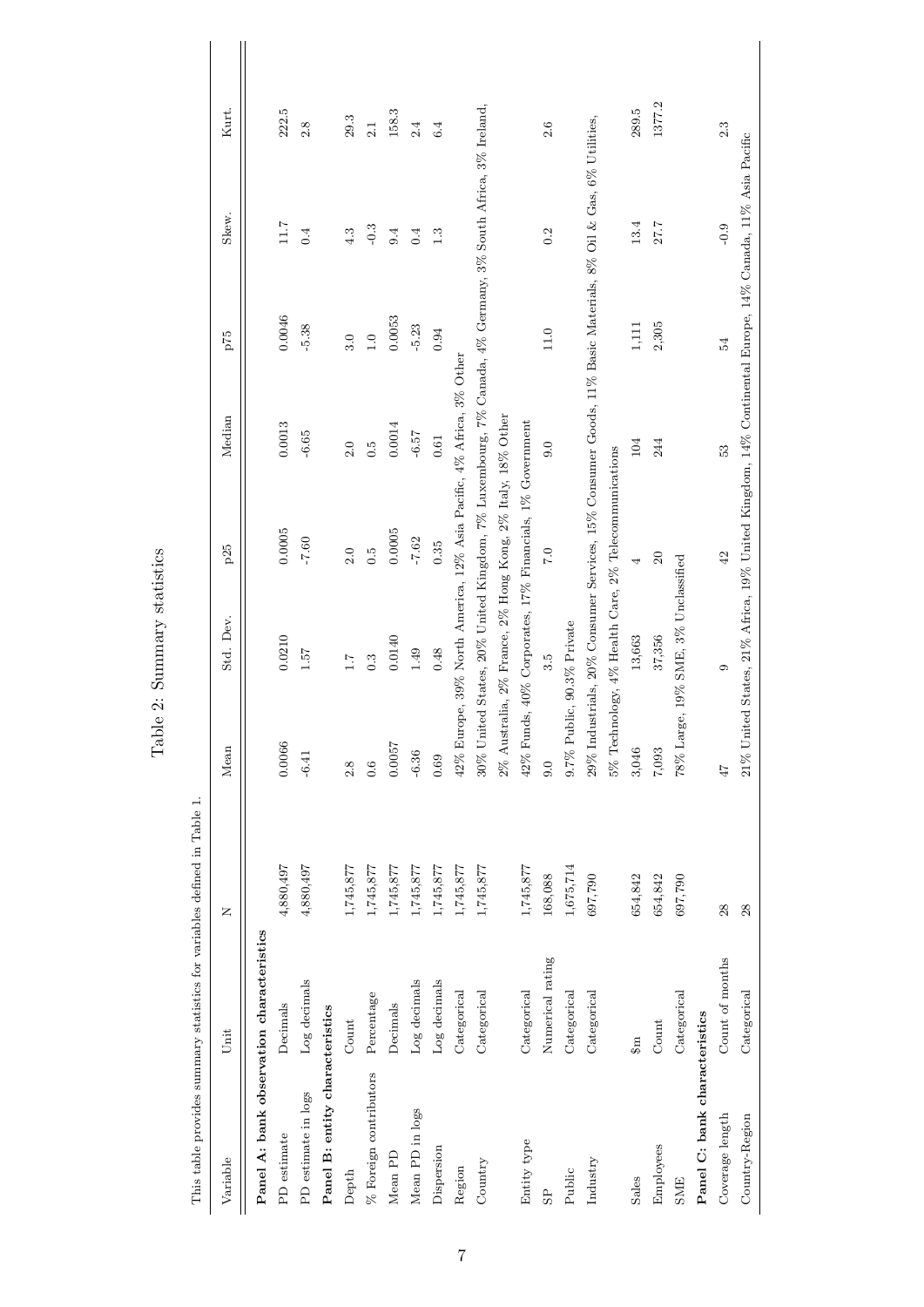#### 4.1 Determinants of dispersion of bank-specific PD estimates

Analysis of drivers of dispersion aims to indicate which entities are most prone to bank's disagreement. In the prior literature, dispersion was for this purpose defined as standard deviation of banks' (log) PD estimates (Berg and Koziol, 2017) or differences in ratings (Carey, 2002). The studies consider entity's credit quality and size, number of bank relationships, whether the entity is a public company, region and industry classification, and loan-specific information (seasoning and draw-down rate). The results are rather ambiguous: Berg and Koziol (2017) show that dispersion is larger for low credit quality borrowers and for larger loans, while Carey (2002) shows that rating disagreements are less likely for large borrowers. Berg and Koziol (2017) argue that bank's subjective analysis is more important for larger borrowers and creates space for disagreement, whereas small borrowers are usually assessed using a standard set of information. Carey (2002), on the other hand, mentions easier access to information and more scrutiny for large borrowers, making them less likely to be misrated. In their analyses, region and industry classifications, as well as private vs public indicators are not statistically significant predictors.

We use rather detailed entity characteristics, including entity's type, size, industry classification, region of risk and credit information: average credit risk and the number of contributing banks with an active credit exposure to the entity. Industry classification and size are examined for corporates only. Entity type (funds, corporates, financials, governments) is particularly interesting in the analysis as it has not been assessed before and may provide good insight into the differences between the individual credit risk models.

Our model is defined as

$$
D_{i,t} = \beta_1 \cdot lnPD_{i,t}^{GMean} + \beta_2 \cdot EDep_{i,t} +
$$
  
\n
$$
\gamma_1 \cdot EReg_i + \gamma_2 \cdot ETyp_i + \gamma_3 \cdot EPub_{i,t} + (\gamma_4 \cdot EInd_i + \gamma_5 \cdot ESiz_{i,t}) + FE_t + \epsilon_{i,t}
$$
  
\n
$$
= \beta \cdot Credit_{i,t} + \gamma \cdot EChar_{i,t} + FE_t + \epsilon_{i,t}
$$
\n(3)

where  $Credit_{i,t}$  is the credit risk-related information, represented by  $lnPD_{i,t}^{GMean}$ , the credit risk of entity i at time t (in logs), and  $EDep_{i,t}$ , the depth of the entity-level information (used as both an integer and a categorical variable in line with the non-linearity of the relationship described by Berg and Koziol, 2017). Analogously,  $EChar_{i,t}$  jointly marks the entity characteristics and consists of  $EReg_i$ , a categorical variable representing entity's region of risk;  $ETyp_i$ , entity type (both time-invariant);  $EPub_{i,t}$ , a binary variable identifying public entities;  $EInd_i$ , entity's industry classification; and  $ESiz_{i,t}$ , entity's size. The latter two are available only for corporates, for which we run a separate set of regression models. Finally, to capture time dependency we also include time-driven fixed effects  $FE_t$ .

Size is a binary variable distinguishing large corporates with more than 250 employees and/or sales above \$50 million vs small and medium corporates (SME). We also considered using turnover and number of employees as continuous explanatory variables or grouping them into several categories by size, but neither of these proved more insightful than a simple binary indicator.

The model is estimated using a linear regression with a continuous dependent variable. To correct for the possible cross-sectional correlation, implying that credit risk estimates for a single entity in two subsequent quarters are not independent, we report standard errors clustered at the borrower level.

Ratings provided by credit rating agencies are frequently used as inputs in banks' internal credit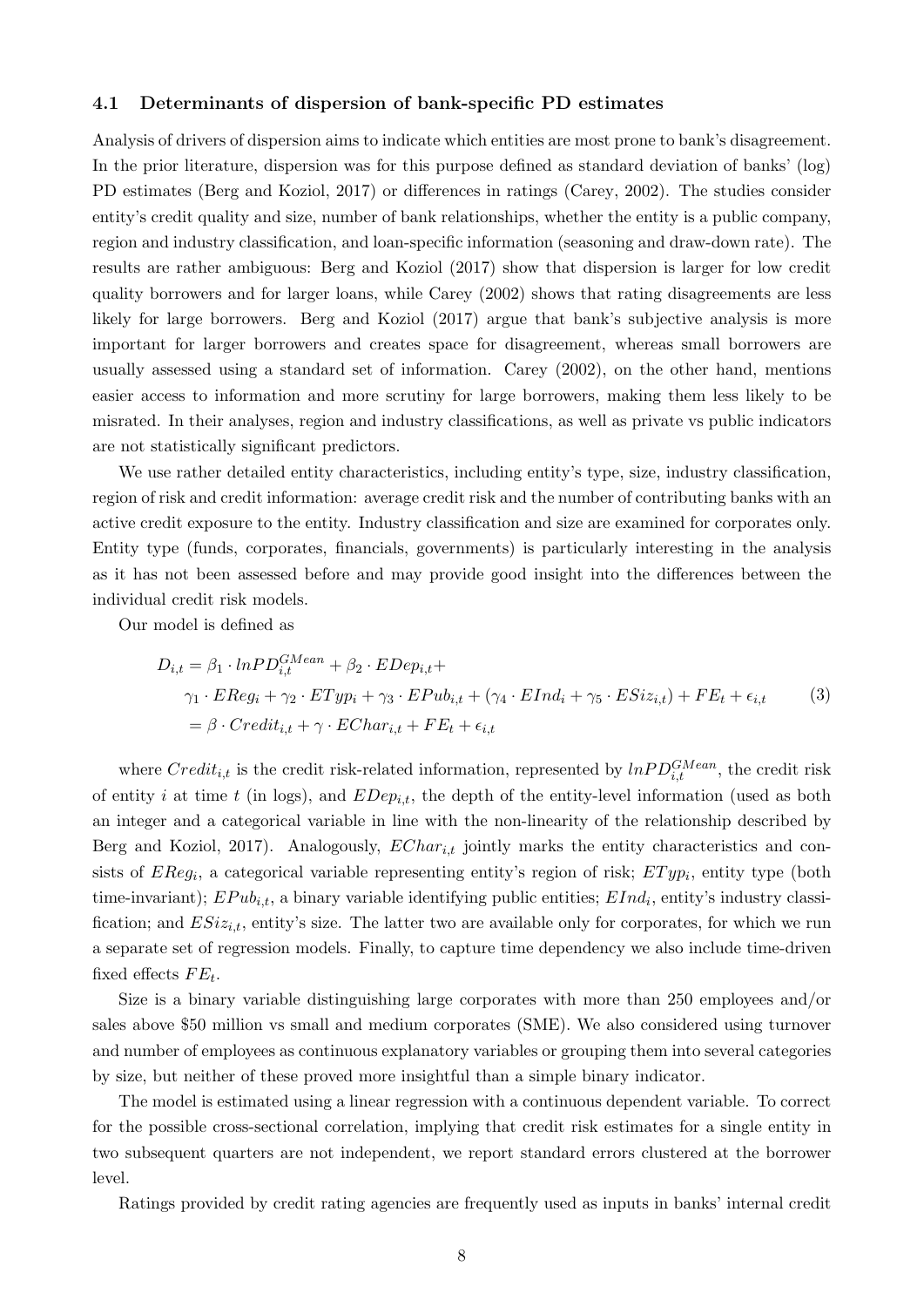risk models, entering the process as both independent variables and also as dependent variables in so-called rating replicator models. Hence, they are expected to act as an anchor of the credit risk estimates and reduce the disagreement between banks. Further, we argue that banks are generally not in consensus when it comes to disagreeing with a rating agency, meaning that dispersion increases with the difference between the credit rating agency's rating and the mean PD. Carey (2002) investigates such an impact of agency rating availability on rating disagreement across banks but does not find it statistically significant.

To connect the PDs to ratings, we use a 21-notch scale mapping PDs to agency-like notches derived from banks' internal scales. We add the rating agency variables to the disagreement determinants model defined in Equation 3 as

$$
D_{i,t} = \beta \cdot Credit_{i,t} + \gamma \cdot EChar_{i,t} + \delta_1 \cdot CRA_{i,t} + \delta_2 \cdot CRADist_{i,t} + FE_t + \epsilon_{i,t}
$$
(4)

where  $Credit_{i,t}$  and  $EChar_{i,t}$  cover all variables used in Equation 3,  $CRA_{i,t}$  is a binary variable indicating if entity i is rated by a credit rating agency  $(CRA)$  at time t (1 stays for rated entities and 0 for unrated entities), and  $CRADist_{i,t}$  measures the absolute distance between the entity's credit risk as estimated by banks and the rating provided by a credit rating agency in notches. We use ratings from S&P. Again, the reported standard errors are clustered at the entity level to account for cross-sectional correlation.

#### 4.2 The effect of location

The global data allow us to investigate if banks' location – specifically their geographical proximity to an assessed entity – has any impact on dispersion of the associated credit risk estimates. In their analysis of US syndicate loans, Plosser and Santos (2014) distinguish between US and non-US lenders and find that bank's location does in some cases affect the deviation of bank's PD estimates from the median risk. We extend their analysis through worldwide geographical coverage and by including bank and entity characteristics in the model. We argue that banks have information advantage in their domicile country and are able to assess credit risk of local entities more accurately as a result, whereas they tend to deviate from the true risk value for foreign exposures. This is then reflected in dispersion of bank estimates, which should increase with the number of foreign banks with exposures to a given entity.

To analyse this presumption we first define the share of bank contributions that come from foreign banks,  $Foreign_{i,t}$ , as the ratio of foreign to all bank contributions, where foreign contributions come from banks with headquarters in a different country/region than that of the assessed entity. The geographical classification combines countries and regions and its granularity is determined by bank clusters; if there is a larger group of banks from a single country, we list the country, otherwise we use the broader region to increase overlap between banks and to protect their anonymity.

The variable is used as an addition to the baseline model of dispersion with credit information and entity characteristics as explanatory variables (see Equation 3). We also add an interaction term for  $Foreign_{i,t}$  and the binary variables indicating regions.

$$
D_{i,t} = \beta \cdot Credit_{i,t} + \gamma \cdot EChar_{i,t} + \delta_1 \cdot Foreign_{i,t} + \delta_2 \cdot (Foreign_{i,t} \times EReg_i) + FE_t + \epsilon_{i,t} \tag{5}
$$

As an additional robustness check we look at the absolute difference between individual bank's PD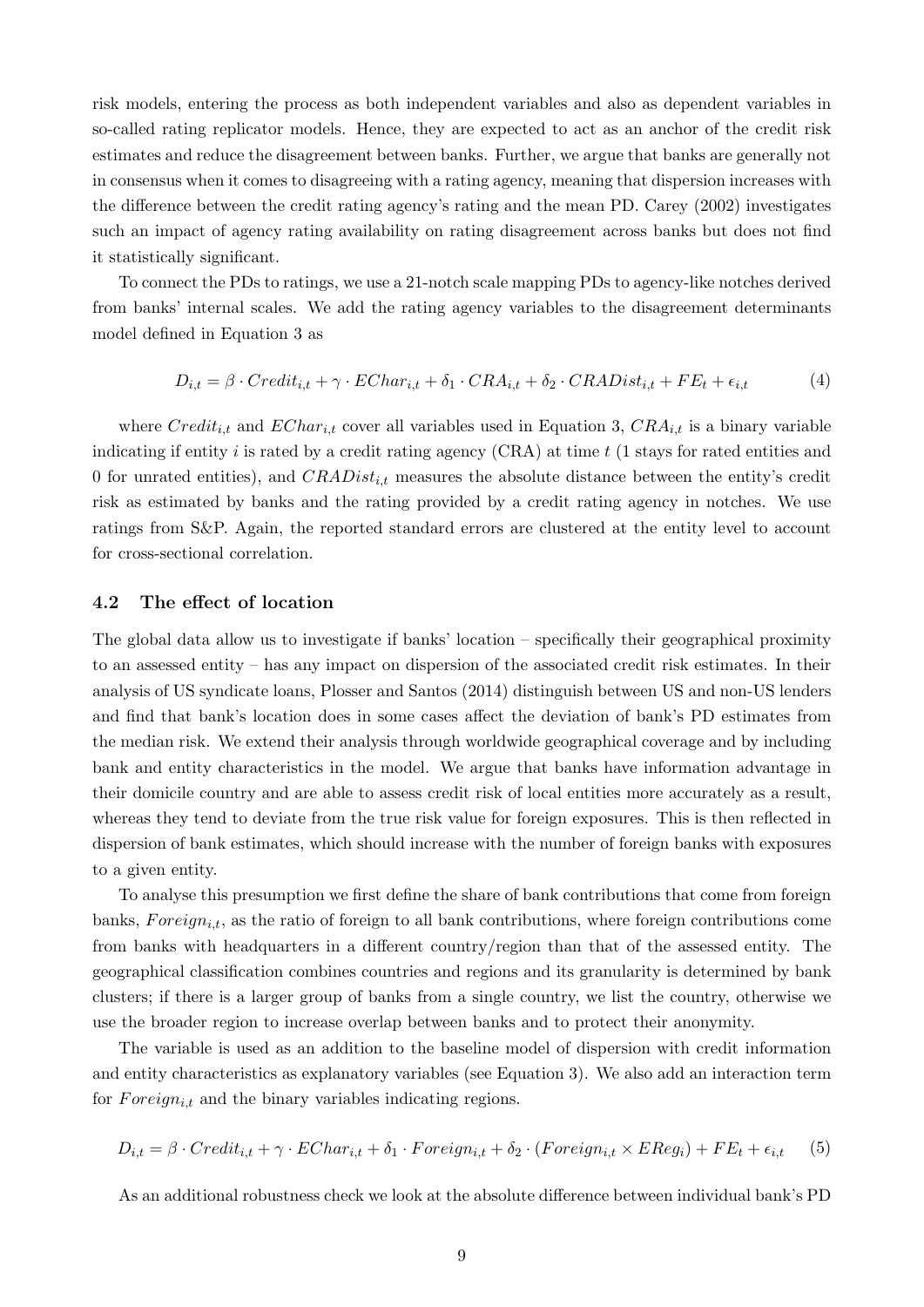estimate and the mean PD in relation to the credit risk information, entity and bank characteristics. We define a binary variable,  $BankForeign_{it,b}$ , which takes value of 1 if bank b is a foreign contributor to entity i at time t and 0 otherwise. We use time fixed effects  $FE_t$  and banks' fixed effects  $FE_b$ (Equation 6) or country-region binary variables (Equation 7), which would reveal any systematic differences between regions.

$$
abs(lnPD_{i,t,b} - lnPD_{i,t}^{GMean}) = \beta \cdot Credit_{i,t} + \gamma \cdot EChar_{i,t} + \delta_1 \cdot BankForeign_{i,t,b} + \nF E_t + F E_b + \epsilon_{i,t,b}
$$
\n
$$
(6)
$$

or

$$
abs(lnPD_{i,t,b} - lnPD_{i,t}^{GMean}) = \beta \cdot Credit_{i,t} + \gamma \cdot EChar_{i,t} + \delta_2 \cdot BReg_b + \n\delta_3 \cdot (BankForeign_{i,t,b} \times BReg_b) + FE_t + \epsilon_{i,t,b}
$$
\n(7)

Note that while the model in Equation 6 is very similar to that in Equation 8, here the bank and country-region fixed effects capture the average absolute deviation from the mean. This factors in both systematic and idiosyncratic variation and we thus expect to obtain different results than in the investigation of the systematic factor in the next section.

#### 4.3 Idiosyncratic versus systematic differences

The differences in entity's PD estimates from different banks can be of two types, both of which can apply at the same time: systematic and idiosyncratic. Systematic differences arise from an underlying bias in banks credit risk models, resulting in the bank systematically assigning lower or higher PD estimates to all entities. On the contrary, idiosyncratic differences are driven by entity-specific factors and are not consistent across bank's portfolio.

Critically, idiosyncratic differences should not, on average, adversely impact capital requirements as they cancel out at the aggregate level. On the other hand, systematic differences can cause capital requirements for the same portfolio to differ across banks. While the former may be appreciated by regulators as a sign of banks' individual and independent opinions that can limit herding behaviour, systematic differences are problematic as they make capital requirements incomparable.

The contribution of systematic and idiosyncratic factors can be estimated by looking at the deviation of bank-entity PD estimates from the entity's mean credit risk. If the differences are purely systematic, each bank-entity observation can be calculated as a combination of the entity's mean PD and bank time-specific fixed effects. If all differences are idiosyncratic, the bank time-specific fixed effect have no explanatory power in the model.

Plosser and Santos (2014) and Berg and Koziol (2017) investigate the issue for US syndicate loans lenders and German IRB institutions, respectively, and both studies find significant systematic deviations, with fixed effects explaining 14% and 5% of the overall variation in banks' PD estimates, respectively. This means that a large part of PD estimate variation is idiosyncratic. However, the individual fixed effects are significant and large in magnitude. Plosser and Santos (2014) show that individual banks report PDs that, on average, deviate by -25% to 69% from the median PD, i.e. that PD estimates from one bank are 69% higher than the median on average. Berg and Koziol (2017) find such deviation to be within the  $-30\%$  to  $41\%$  range and conclude that using average risk weights instead of the internal estimates leads up to  $\pm 10\%$  differences in the reported regulatory capital ratio for 10 largest banks in their sample.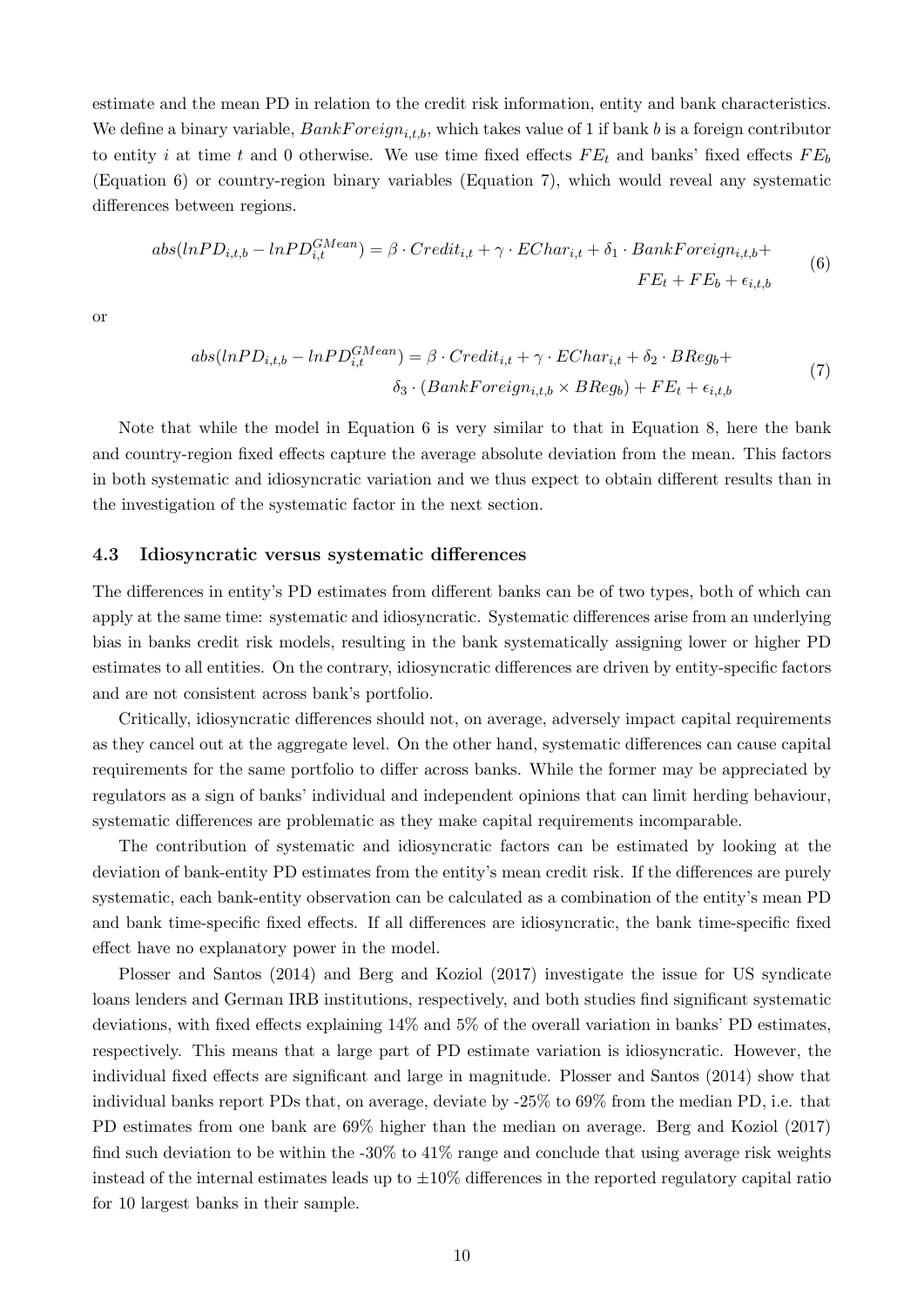There are further interesting question not tackled by the previous literature. Banks mostly differentiate their models at least by the entity type of the entities. Are the systematic effects the same for all the models? Does the size of the systematic deviation differ across regions? The richness our dataset allows us to analyse these the systematic factors for both different entity types and different regions.

Our model investigates the impact of bank fixed effects on the deviation of banks' PD estimate from the mean PD, calculated as

$$
ln PD_{i,t,b} - ln PD_{i,t}^{GMean} = FE_{t,b} + \epsilon_{i,t,b}.
$$
\n
$$
(8)
$$

We again report entity-level clustered standard errors due to the potential cross-sectional correlation. The level of idiosyncraticity is measured by the R-squared (0% for purely idiosyncratic dispersion across banks and 100% for purely systematic dispersion). We also show the size distribution and significance of the individual fixed effects to analyse the size of the systematic effect.

We estimate the model using entity type-specific sub-samples to answer the question on differences across multiple internal models. The differences across country-regions are analysed using the average absolute fixed effects for banks domiciled in the given location. Larger average absolute fixed effects mean that banks in the given country-region show larger systematic bias in their PD estimates, we account for positive and negative bias in the same way.

The analysis focuses on a specific time sub-sample of the data – December, March, June and September 2018-2020 – to limit the computational requirements. The regression accounts for 303 bank-months fixed effects.

#### 4.4 COVID-19 crisis effects

The COVID-19 pandemic offers a unique opportunity to evaluate banks' reaction to an unprecedented crisis and the associated high levels of uncertainty. We can make an initial assessment from Figure 2 presented in Section 3, which shows a modest increase in both PD and dispersion in 2020. However, the trends reflect changes in PD estimates as well as in banks' portfolios, which are expected to be more substantial as banks will adjust their portfolios in times of a crisis. To adjust for portfolio changes, we focus on month-on-month percentage changes in the mean PD and dispersion based on a fixed set of PD estimates. For example, if five banks contributed to entity A at time 1 and only four of them contribute at time 2, we would use PD estimates from only the four remaining banks that contributed at both times to calculate the changes in mean PD and dispersion between times 1 and 2. Formally:

$$
Change\_Fixed\_PD_t^{GMean} = \frac{Fixed\_PD_{t,ft}^{GMean}}{Fixed\_PD_{t-1,ft}^{GMean}} - 1
$$

$$
= \frac{exp(\sum_{i=1}^{e_{ft}} \frac{\sum_{b=1}^{n_{i,ft}} ln PD_{i,t,b}}{EDep_{i,ft}} / ECount_{ft})}{exp(\sum_{i=1}^{e_{ft}} \frac{\sum_{b=1}^{n_{i,ft}} ln PD_{i,t-1,b}}{EDep_{i,ft}} / ECount_{ft})} - 1,
$$

$$
(9)
$$

where  $b \in \{1, \ldots, n_{i, ft}\}\$  denotes banks with PD estimates available for both time t and  $t - 1$  and EDep<sub>i,ft</sub> is the number of such banks. Similarly,  $i \in \{1, \ldots, e_{ft}\}\$  denotes entities for which data are available at both time periods and  $ECount_{ft}$  is their count. An analogous calculation is defined for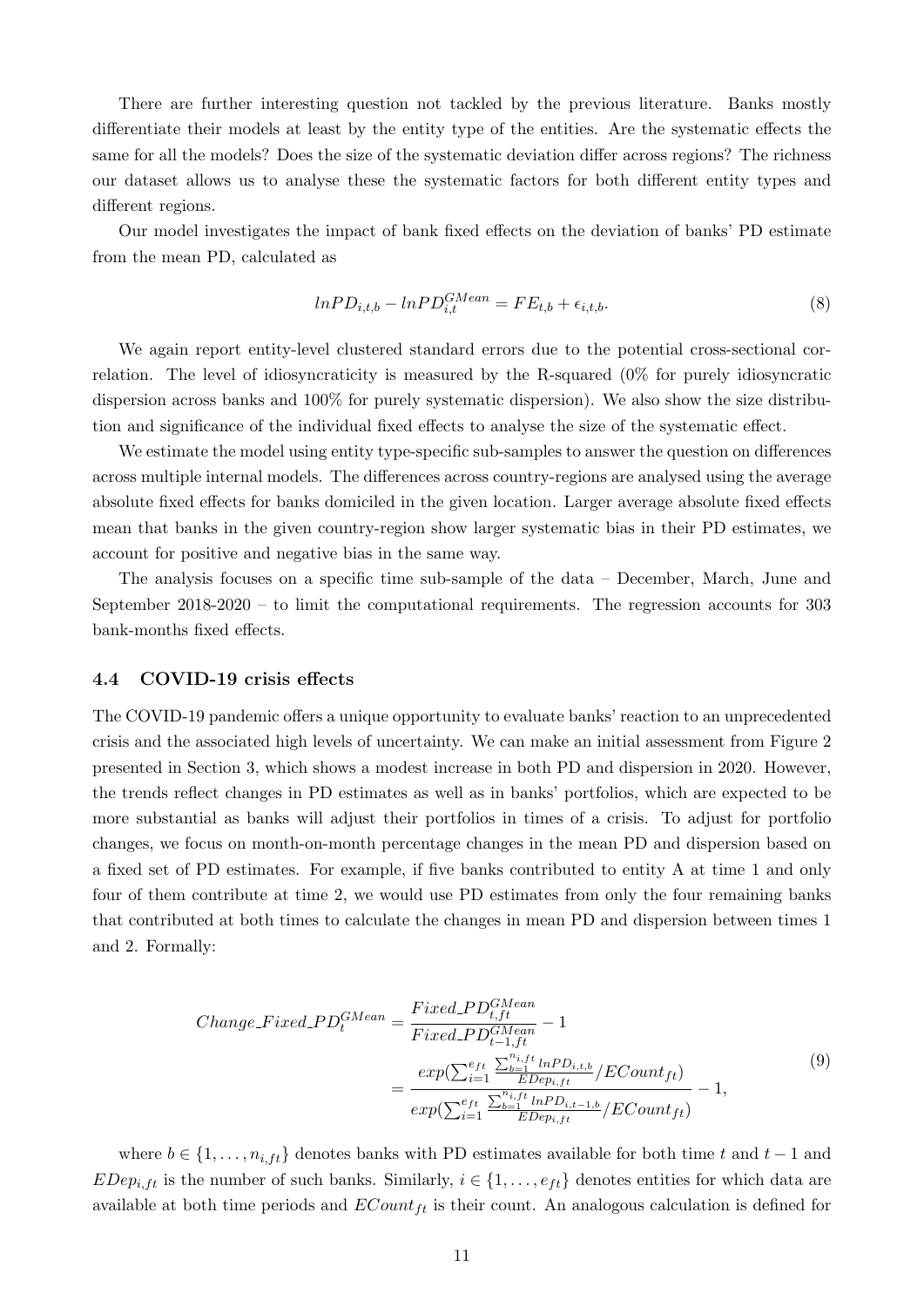dispersion. Subsequently, the monthly changes are cumulated to form an index with January 2018 as the base month.

# 5 Results

#### 5.1 Determinants of dispersion of bank specific PD estimates

Table 3 shows univariate analysis of dispersion of bank-specific PD estimates, including a breakdown of both mean PD (column 1) and PD dispersion (column 2) as defined by Equations 1-2. It shows that dispersion decreases with credit quality, while the link to depth is not monotonic. However, this might be linked to the fact that Funds tend to have higher dispersion and lower depth than other entities. We take this into account in the regression analysis presented below.

There is no clear time trend; the differences in dispersion observed between 2016 and 2018 are most probably driven by the changing sample of contributing banks. On the other hand, dispersion is significantly affected by entity types and regions: average dispersion for Funds is 0.75 compared to 0.64 for Governments, and dispersion for Europe is 0.72 compared to 0.65 for Asia-Pacific. All of these differences are statistically significant but they might again be linked to the composition of the analysed portfolio in different regions, which is considered in the regression analysis.

Public entities show, on average, lower dispersion than private ones, likely reflecting inequality in information accessibility, similar to entities rated by S&P, which show lower dispersion than those without an external rating, and SMEs, which tend to have higher dispersion than large corporates. In other words, banks tend to provide more consistent PD estimates for entities with more available information. Further, dispersion is higher for entities with worse S&P rating, which is in line with the relationship observed for credit quality given by mean PD.

Finally, there are significant differences across industries, with Utilities showing the lowest level of dispersion and Oil  $\&$  Gas the highest, which could be driven by the underlying credit quality of the industries: Utilities have the lowest mean PD  $(0.0050)$  while Oil & Gas the highest  $(0.0117)$ .

The multivariate analysis, described in Tables 4 for all entities and 5 for corporates only, then mostly confirms the findings. The relationship between dispersion and depth proves to be nonmonotonic even after accounting for the entity type. Funds show significantly higher dispersion compared to Corporates and the difference implied by the regression analysis is higher than observed in the univariate analysis due to adjustments for mean PD and depth. On the other hand, the regional differences change after factoring in all other variables as the inherent variation in banks' portfolios is minimised: dispersion is largest for entities in Europe and Latin America and lowest for African, Middle East and North American entities.

Models estimated only on corporate data reveal the same relationship between dispersion, mean PD and public company identifier. The link between dispersion and depth is weaker and there are no major regional differences with the exception of higher dispersion in Latin America. The analysis shows that the large dispersion observed in the Oil & Gas industry is driven mainly by the large mean PD and becomes comparable to other industries once this is factored in. Entities in Utilities, Technology and Telecommunication have lower dispersion than in other industries.

Further, we look at the dependence of dispersion on ratings from credit rating agencies. Contrary to findings by Carey (2002), our regression results show a significant impact of S&P rating on dispersion of banks' PD estimates (see Table 6), confirming that external ratings serve as anchors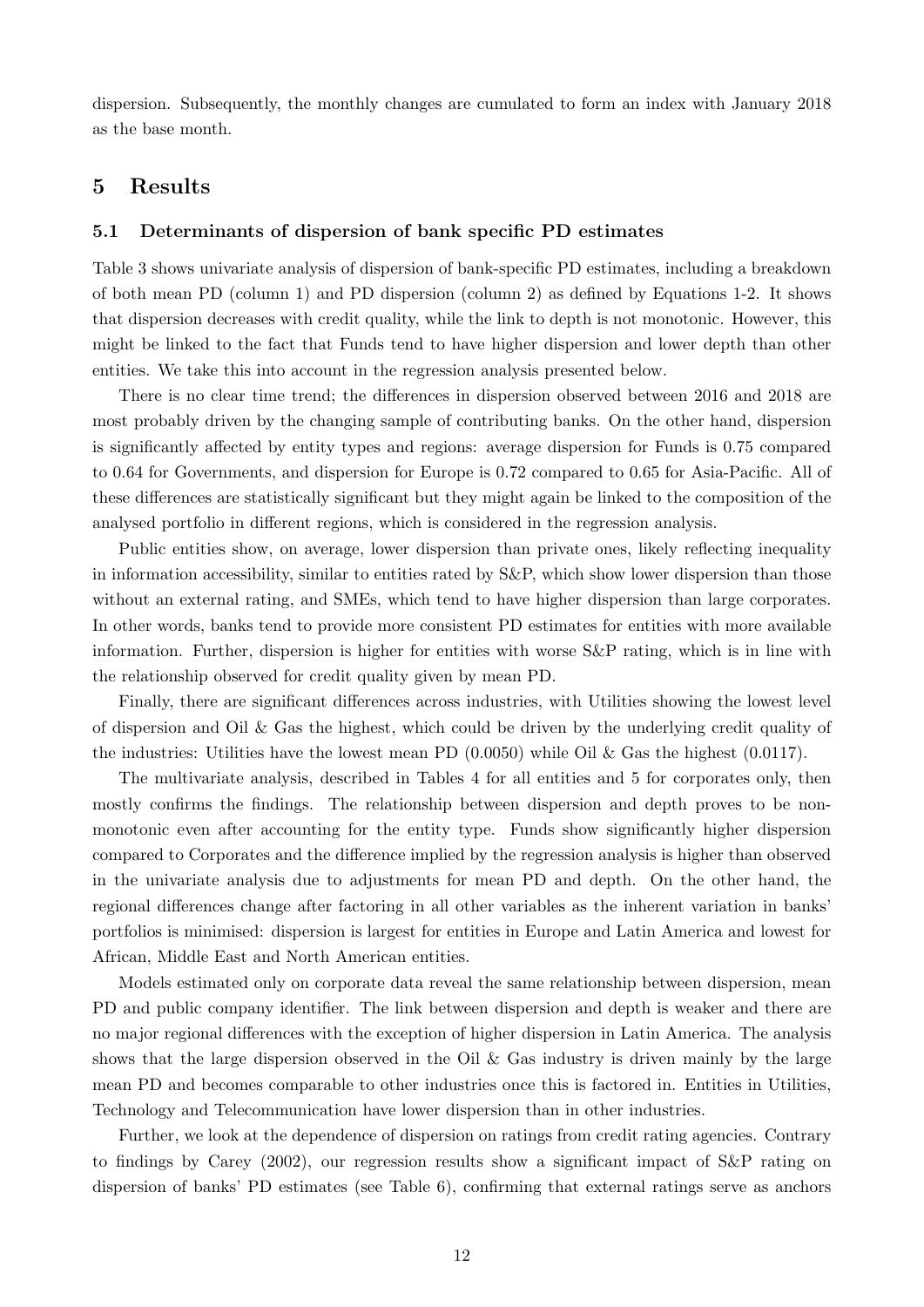for banks and lead to lower dispersion. Further, dispersion increases with difference between banks' credit quality estimate and the agency's rating, i.e. banks do not tend to find another "true" credit risk level if they disagree with the credit rating agency. Both S&P variables have very large tstatistics and the reduction in dispersion for rated entities is up to 0.17 compared to the dispersion interquartile range of 0.35 to 0.94. The impact on dispersion turns to positive when the distance between mean PD-based rating and  $S\&P$  rating is three or more notches (e.g. aa + vs a +).

#### 5.2 The effect of location

Portfolios of the analysed banks are typically global, allowing us to investigate the performance of internal PD estimates for local vs foreign entities. Analysing connections between banks and entities in different regions, we find that Africa is the most detached region as 70% of African banks' portfolios are locally focused and 61% of African entities are covered only by local banks. Canada is closely linked with the US; Canadian banks have 64% of their exposures south of the border and 66% of PD estimates for Canadian entities come from either of the two countries. Asia-Pacific, Europe (excl. the UK), United Kingdom and United States are all closely connected.

Table 7 shows the impact of foreign contributions on PD dispersion. The first column shows a baseline model equivalent to that in the last column of Table 4, with a slightly updated regional classification matching that of banks. This change has a very limited impact on the results, with most of the coefficients virtually unaffected. In the second column we introduce the percentage of foreign contributions to an entity into the model. The variable has a positive and significant coefficient, meaning that entities with a greater share of contributions from foreign banks tend to have higher dispersion. At the same time, the changes in region coefficients signal a variance in the impact across regions. Hence, in the third column we model region-specific interactions, showing that the effect is significant only for Asia-Pacific, Europe and United States.

As an alternative point of view, we look at the problem from bank's perspective and analyse the absolute difference between individual bank's PD estimate and the mean PD as shown in Table 8. Again, the first column shows a baseline model for comparison. In the second column we add bank's region as an explanatory variable (but do not reflect whether the bank and entity are in the same region), showing that British banks' PD estimates deviate the most on average, whereas estimates from Asia-Pacific and Canadian banks are closest to the mean PD. In the third column we analyse whether being from the same country as the analysed entity matters, clearly showing that the PD deviation is indeed higher for foreign entities. Lastly, in the fourth column we show that this effect is again not equivalent across the globe, with banks in US, Asia-Pacific and Europe showing the biggest difference in deviation for local and foreign entities.

To sum up, entity's PD dispersion increases with the share of foreign contributors for entities in Asia-Pacific, Europe and United States, and, equally, banks from Africa, Asia-Pacific, Europe and United States produce less accurate ratings for foreign entities. Further investigation (details not reported) shows that US banks report highest PD deviation in the Asia-Pacific region and in Europe, European banks in the US, African banks in Europe, and Asia-Pacific banks in the US.

#### 5.3 Idiosyncratic versus systematic differences

We measure the contribution of systematic versus idiosyncratic factors in differences of banks' PD estimates using the  $R^2$  statistic in regression of PD estimate deviation from the mean PD on bank-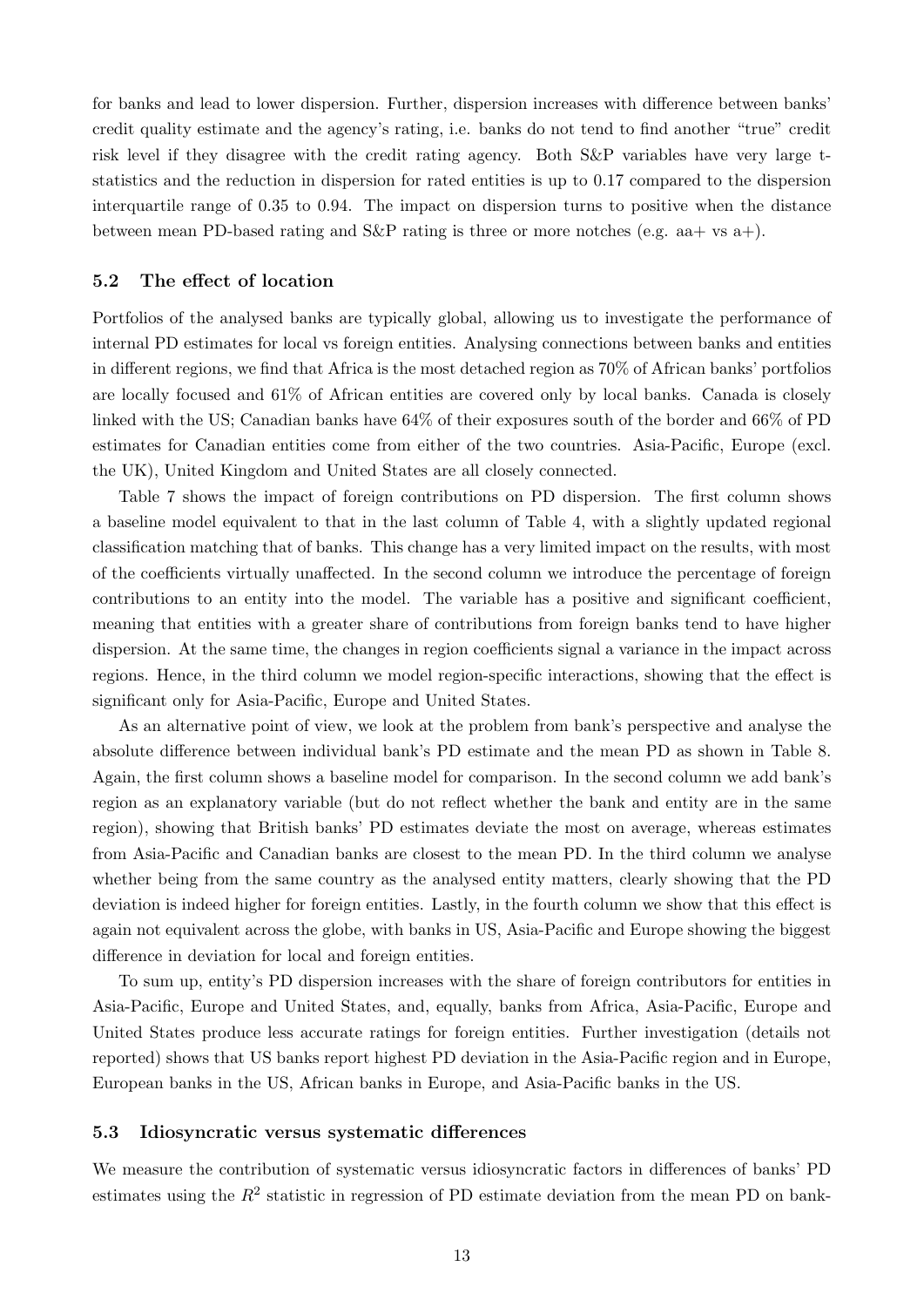time fixed effects. The greater is the  $R^2$  statistic, the more variance in bank's PD estimates can be explained by systematic factors. Further, the size and significance of the fixed effect coefficients provides additional information for individual banks. If a coefficient is significantly different from zero, the given bank reports systematically biased estimates compared to mean PD in the given month. The size of the average difference between bank's PD estimates and mean PD is measured by the size of the coefficient.



Figure 3: Explanatory power of bank fixed effects over time

Figure 3 tracks the  $R^2$  statistic over time starting in January 2018, when the sample of contributing banks stabilised. It shows that the systematic effects can explain around 11.5% of the differences in PD estimates and that it has no time trend. The figure is higher than the 5% observed by Berg and Koziol (2017) but broadly in line with the 14% estimated by Plosser and Santos (2014). However, in line with the results presented above and in addition to the analysis in the prior literature, our data show that the contribution of systematic factors varies across entity types. For Corporates, the systematic effects explain just 7.7% of the variation, increasing to 10.1% for Financials and 27.2% for Funds. That is, credit risk modelling for Funds is most impacted by systematic differences and is thus the most problematic from the regulatory perspective. Following discussions with bank practitioners, this may be driven by under-financing of teams focusing on Funds, availability and quality of data, and by the very low number of observed defaults in the Funds space.

Looking at the actual size of the fixed effects (see Figure 4), which imply the magnitude of systematic differences, the coefficients range from -0.39 to 0.41 and 236 out of the 303 fixed effects are significant at 0.1% level. Again, there are significant differences in the size of the coefficients across entity types. Reporting on coefficients in absolute values, 9% of Corporates coefficients are larger than 0.3 and the percentage increases to 17% for Financials and 37% for Funds.

The dataset used in this study does not include information on exposure so we cannot calculate the exact impact on risk-weighted assets. Berg and Koziol (2017) note that the average elasticity of a typical corporate portfolio is 30%, i.e. a 100% increase in a PD estimate causes a 30% increase in the associated capital requirements. Using the same logic on our Corporates results, i.e. multiplying the PD fixed effect by 30% to get the capital requirements impact, the capital requirements could change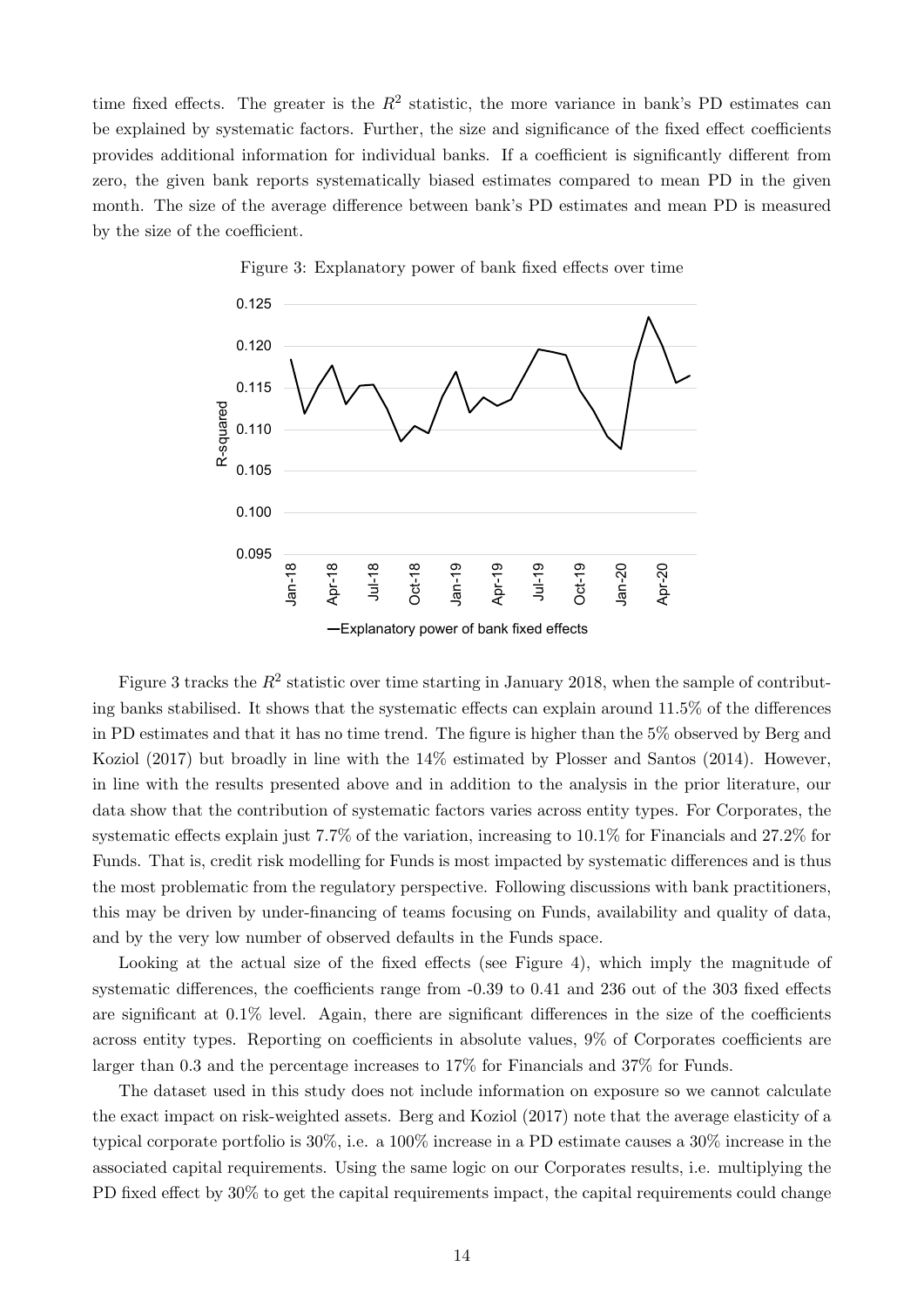

Figure 4: Distribution of bank fixed effects

by as much as  $\pm 12\%$  and by at least  $\pm 6\%$  for 34% of the bank-months. A  $\pm 6\%$  difference means that a bank reporting capital ratio of  $6.0\%$  based on its internal PD estimates would report a ratio between 7.5% and 8.5% using the mean PD instead. The impact of PD changes on risk-weighted assets is more significant for lower PDs (Plosser and Santos, 2014), which further exaggerates the possible issues with Funds given their low mean PD.

Finally, we summarise the fixed effects by banks' country/region. Table 9 shows the average absolute fixed effect together with Z-scores for two-population mean comparison, differences significant at the 95% confidence level are in bold. European and Canadian banks stand out as those with the largest average absolute fixed effects, results for the other regions are very similar. Looking specifically at Corporates (details not reported), Asia-Pacific and United Kingdom then have the lowest average absolute fixed effects (less than 0.1), with all other country-regions being significantly higher and above 0.15.

#### 5.4 COVID-19 crisis effects

Although the impact of the COVID-19 pandemic on the mean PD in the dataset may appear relatively small as depicted in Figure 2, this may be misleading due to the hidden changes in banks' portfolios. Looking at Table 10, the average percentage of observations dropped each month rose sharply in 2020 compared to the 2018-2019 period, increasing from 2.3% to 4.7% on average. What is more, the average share of new additions decreased from 3.8% to 3.3%. Factoring in such portfolio changes, the full impact of the COVID-19 crisis is revealed in Figure 5.

Compared to the rather constant trends in 2018 and 2019, the average mean PD increased by more than 5.8% in the first 6 months of 2020. While such an increase in credit risk is to be expected during economic recession, our analysis further shows that the average dispersion has increased by 3.8%, implying that banks do not react to the crisis in the same way. In fact, the impact is not equivalent for entity types and industries either; the average mean PD for Corporates increased by 13%, whereas it increased by only 4% for Financials, and remained stable for Funds, with equivalent results for dispersion as summarised in Table 11. Looking at industries, there was a large increase in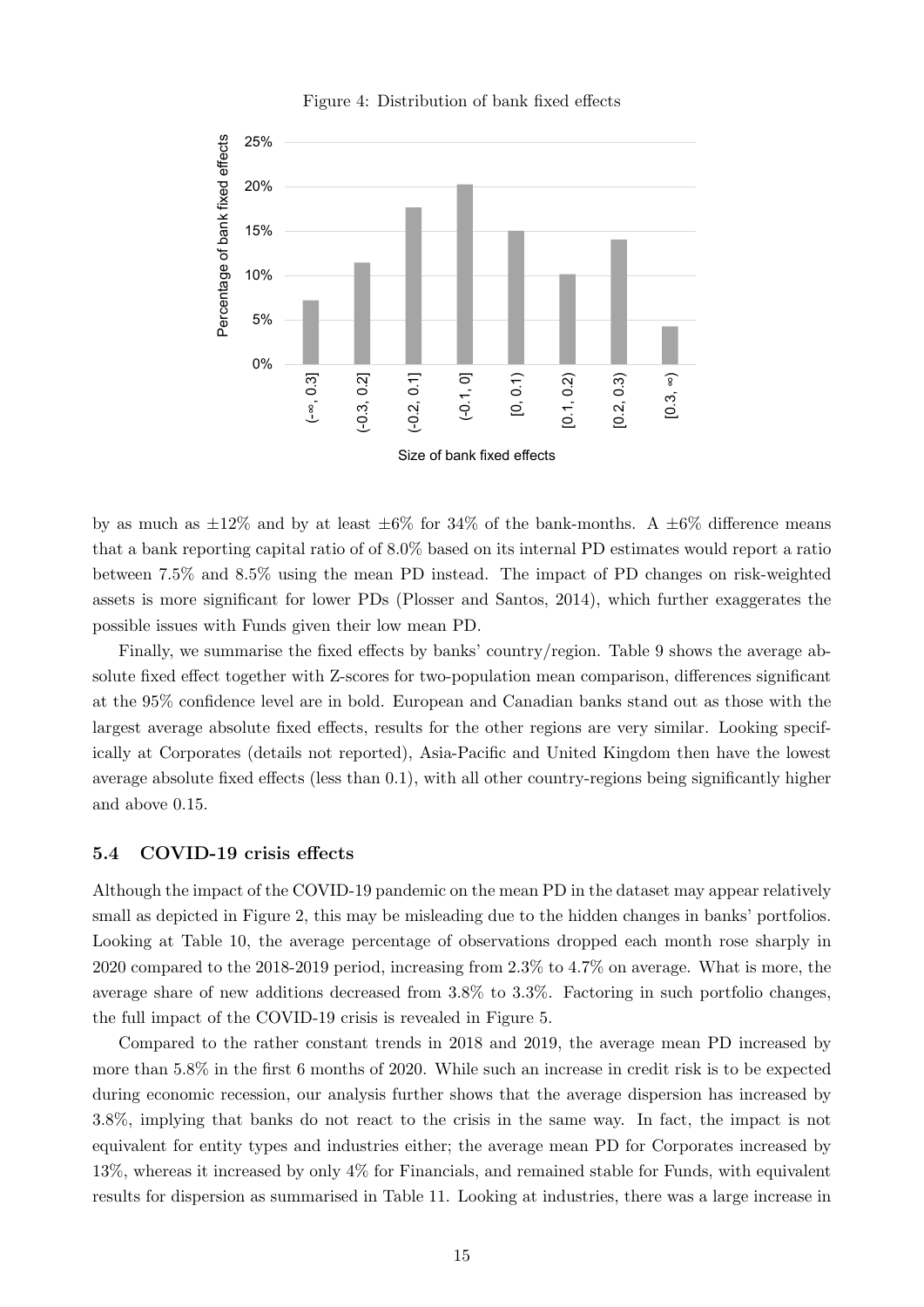

Figure 5: Changes in mean PD and dispersion in 2020

the mean PD for Oil & Gas (29%) and Consumer Services (23%), while Telecommunications remained stable. This supports the theory of industry-specific credit cycle suggested by e.g. Stepankova (2021), Nickell et al. (2000) or Frydman and Schuermann (2008).

# 6 Conclusion

Financial institutions can greatly benefit from use of internal credit risk models for regulatory purposes, increasing the overall process efficiency of the system and reducing burden put at the regulatory authorities at the same time. However, given the uncertainty inherent to credit risk predictions and the incentive to get favourable results, there is a risk that the models will not provide the performance desired by regulators. That is, banks may be motivated to exploit their discretion and optimise the inputs to the models as well as model calibration as argued by Behn et al. (2016), Plosser and Santos (2014) or Berg and Koziol (2017). Methodology documents are sensitive and shared only with regulators which restricts the assessment of models by external researchers and the comparison across financial institutions overlooked by different regulators. Finally, many regulators do not require full reporting of entity and loan level credit risk information including probability of default or do not fully utilise the data when available. This has recently started to change with projects focused on credit risk data collection and analysis run by some regulators (e.g. AnaCredit by the ECB). All these factors make regulation compliance monitoring challenging. We analyse the model outputs of global banks and measure the model risk, specifically we measure the difference in probability of default estimates provided by multiple banks for a single entity.

Using a unique dataset of 4.9 million probability of default estimates provided by 28 global IRB banks, covering the January 2016 to June 2020 period, we analyse determinants of PD dispersion, including bank and entity characteristics, existence of credit rating provided by an external agency, and bank's geographical proximity to its borrower. Further, we break down the variance in estimates to systematic and idiosyncratic and provide a first look at how the unprecedented COVID-19 financial crunch affected dispersion in PD estimates globally.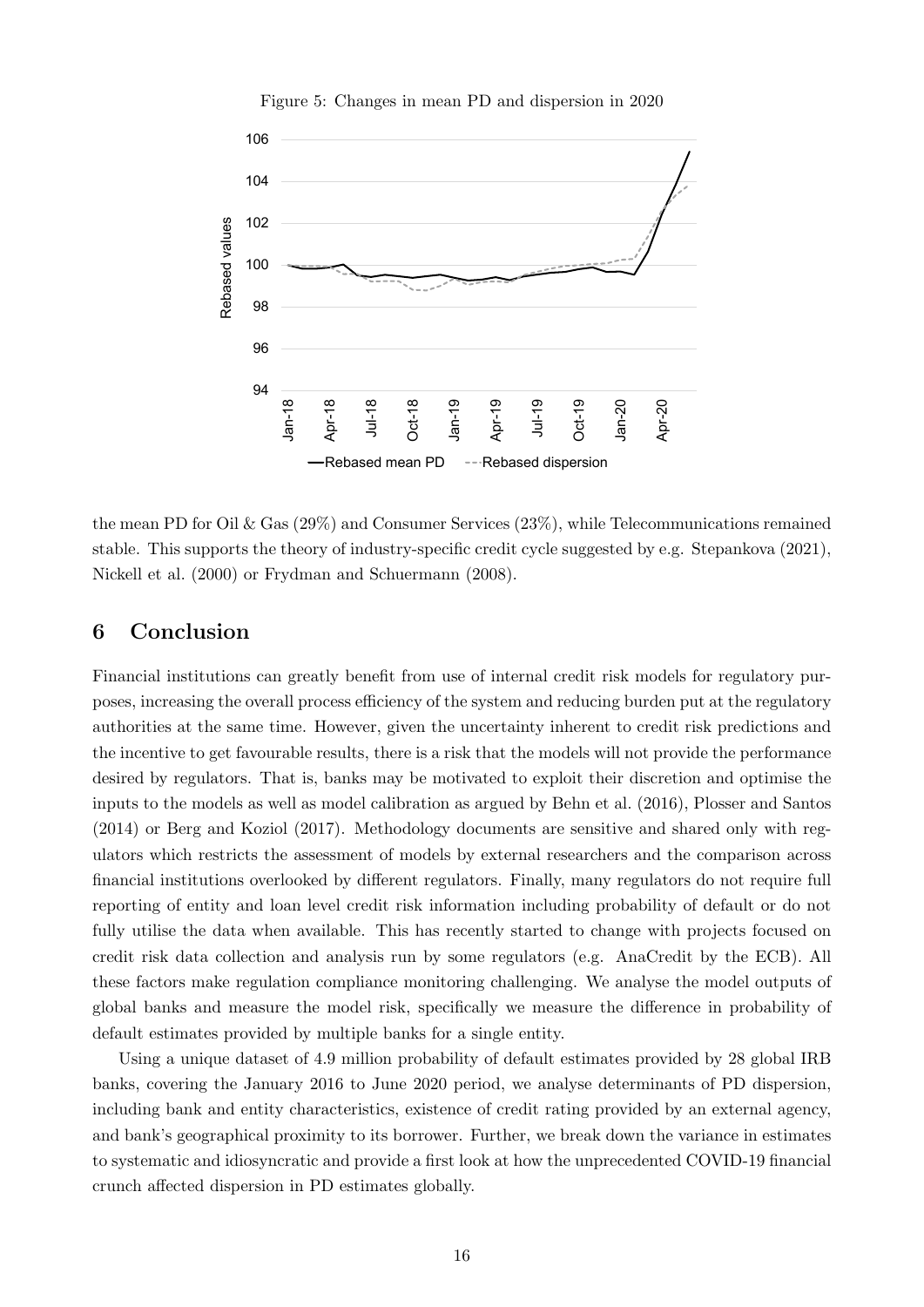In Section 5.1 we first show that, abstracting from other factors, substantial variation exists in PD dispersion across a number of variables. Perhaps most interesting is the scale of differences across entity types and regions that has not been discussed in the literature up to this point. The findings are then confirmed through multivariate analysis and a follow-up analysis of the impact of an entity being rated by an external agency. Here, in contrast to the prior literature, we clearly show how the external rating may serve as an anchor point, reducing dispersion in banks' own credit risk estimates.

Our novel analysis presented in Section 5.2 shows that banks tend to provide more consensual PD estimates for borrowers within the same country/region as their own headquarters, likely as a result of a better knowledge of the broader local economic, societal other conditions as well as better access to information.

Mostly in line with Berg and Koziol (2017) and Plosser and Santos (2014), we show in Section 5.3 that most of the variance in credit risk estimates is attributable to idiosyncratic factors, as only 11.5% of differences in PD estimates can be explained by banks' fixed effects. Consequently, the under- and overshooting of the consensus credit risk estimates by individual banks mostly cancels out at the aggregate level, limiting the overall implications for the financial system as a whole. The outlier in the analysis are funds, where the systematic effects account for almost 30% of differences in banks' PD estimates. This raises a question of comparability of the outputs of fund models and related capital requirements across banks.

The fact that banks do not respond synchronously and/or equally to major changes in credit risk of their borrowers is evident from results shown in Section 5.4. The virtually constant average PD and dispersion in the 2018-2019 period has been followed by a strong increase in both variables since  $Q1/2020$ . While the increase in the average PD is to be expected given the steadily rising indebtedness worldwide and the high inherent levels of uncertainty due to the COVID-19 pandemic, the change in PD dispersion indicates that the underlying PD changes have been far from consensual across the contributing banks. The underlying reasons remain unknown at this time and may range from inability to properly assess the true level of credit risk given incomplete, fast-changing and/or uncertain information available to banks not being able to time lag between a change in borrower's situation and the resulting credit risk assessment update, or different guidance by regulators.

# References

- Alexander, C. and Sarabia, J. M. (2012). Quantile uncertainty and value-at-risk model risk. Risk Analysis: An International Journal, 32(8):1293–1308.
- Basel Committee on Banking Supervision (2013). Regulatory Consistency Assessment Programme (RCAP). Analysis of risk-weighted assets for credit risk in the banking book. Bank for International Settlements.
- Behn, M., Haselmann, R. F., and Vig, V. (2016). The limits of model-based regulation. ECB Working Paper Series, 1928.
- Berg, T. and Koziol, P. (2017). An analysis of the consistency of banks' internal ratings. Journal of Banking & Finance,  $78:27-41$ .
- Boucher, C. M., Daníelsson, J., Kouontchou, P. S., and Maillet, B. B. (2014). Risk models-at-risk. Journal of Banking & Finance, 44:72–92.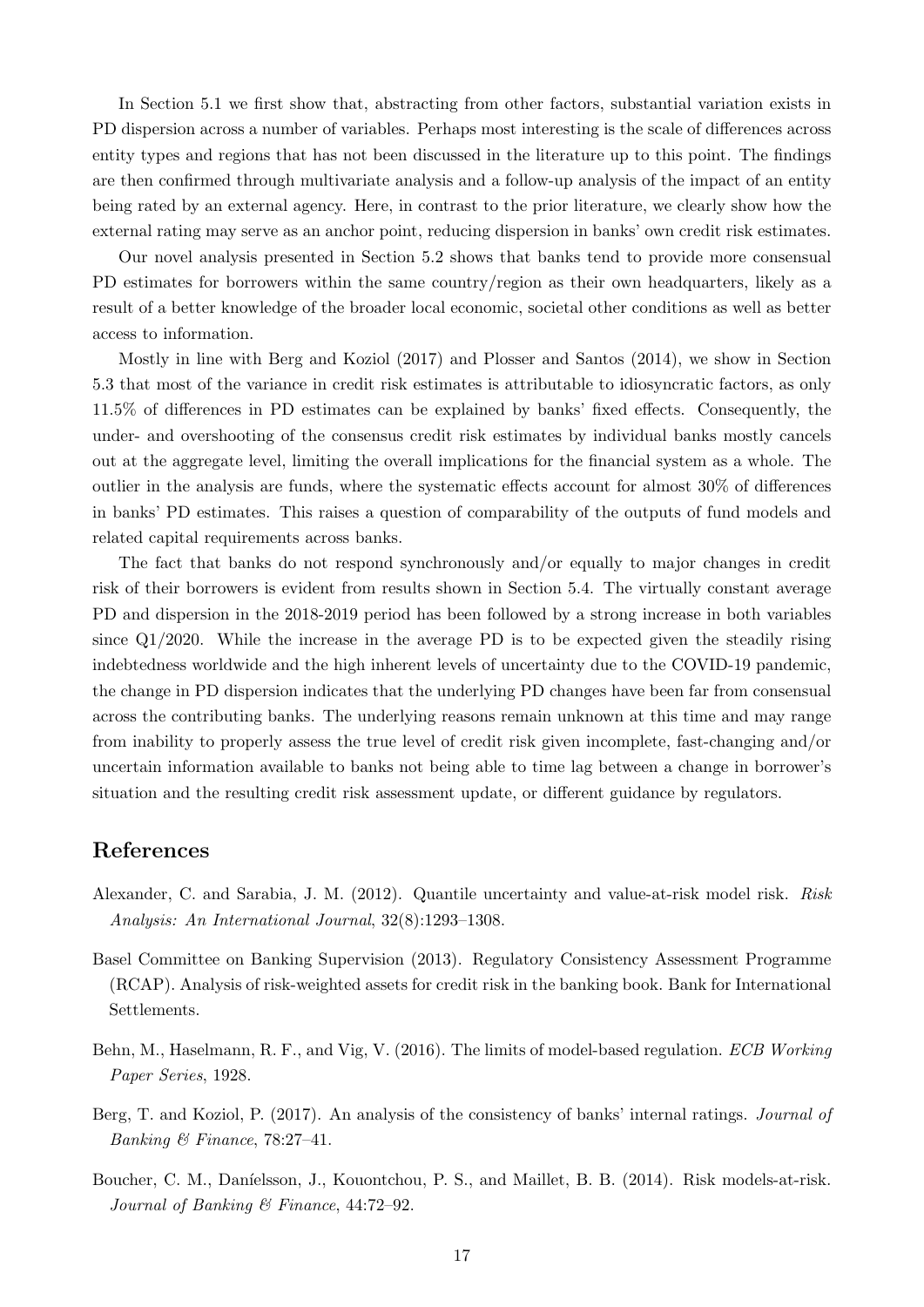- Carey, M. (2002). Some evidence on the consistency of banks' internal credit ratings. In Credit ratings: Methodologies, Rationale and Default Risk. Risk Books, London, UK.
- Chatterjee, S. et al. (2015). Modelling credit risk. Handbook, Centre for Central Banking Studies, Bank of England, London, UK.
- Danielsson, J. (2002). The emperor has no clothes: Limits to risk modelling. Journal of Banking  $\mathcal{C}$ Finance, 26(7):1273–1296.
- Danielsson, J., James, K. R., Valenzuela, M., and Zer, I. (2016). Model risk of risk models. Journal of Financial Stability, 23:79–91.
- Financial Services Authority (2012). Results of 2011 hypothetical portfolio exercise for sovereign, banks and large corporates. Technical report.
- Firestone, S. and Rezende, M. (2016). Are banks' internal risk parameters consistent? evidence from syndicated loans. Journal of Financial Services Research, 50(2):211–242.
- Frydman, H. and Schuermann, T. (2008). Credit rating dynamics and Markov mixture models. Journal of Banking & Finance,  $32(6):1062-1075$ .
- Glasserman, P. and Xu, X. (2014). Robust risk measurement and model risk. *Quantitative Finance*, 14(1):29–58.
- Jacobson, T., Lindé, J., and Roszbach, K. (2006). Internal ratings systems, implied credit risk and the consistency of banks' risk classification policies. Journal of Banking  $\mathscr B$  Finance, 30(7):1899–1926.
- Nickell, P., Perraudin, W., and Varotto, S. (2000). Stability of rating transitions. Journal of Banking  $\&\ Finance, 24(1):203-227.$
- O'Brien, J. M. and Szerszen, P. (2014). An evaluation of bank var measures for market risk during and before the financial crisis. Finance and economics discussion series, no. 2014-21, Federal Reserve Board, Washington, DC.
- Plosser, M. C. and Santos, J. A. (2014). Banks' incentives and the quality of internal risk models. Staff report no. 704, Federal Reserve Bank of New York, New York, NY.
- RMA Capital Working Group (2000). EDF estimation: a 'test-deck'exercise. RMA Journal, pages 54–61.
- Stepankova, B. (2021). Bank-sourced credit transition matrices: Estimation and characteristics. European Journal of Operational Research, 288(3):992–1005.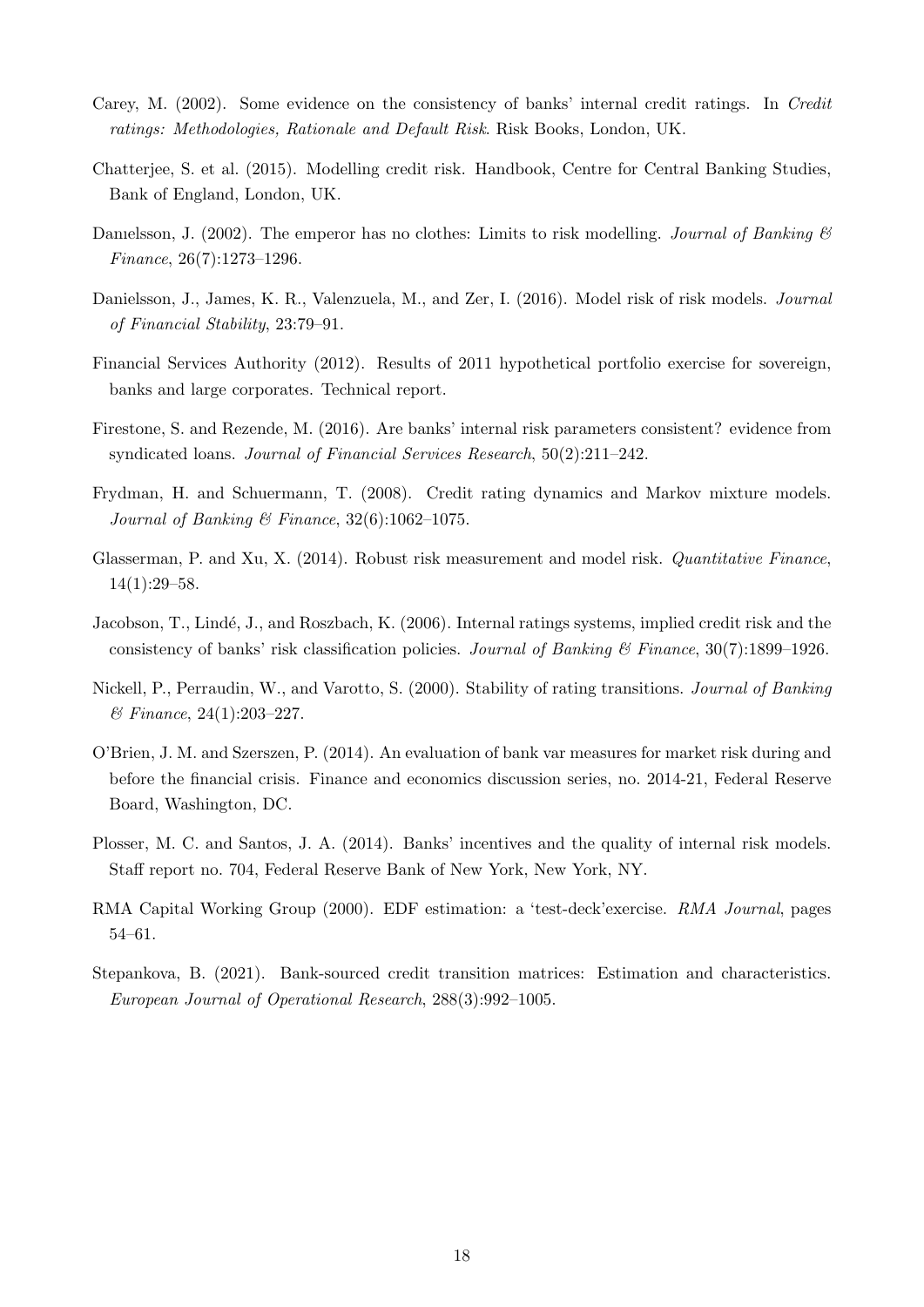|  | Table 3: Determinants of dispersion of bank specific PD estimates - uni-variate analysis |  |  |
|--|------------------------------------------------------------------------------------------|--|--|
|  |                                                                                          |  |  |

| The table reports results of uni-variate analysis on both mean PD $(lnPD^{GMean})$ and dispersion $(D)$ , which are defined by |  |
|--------------------------------------------------------------------------------------------------------------------------------|--|
| Equations 1 and 2. The variables are defined in Table 1. T-values are based on Welch adjusted standard errors. ***, **, *      |  |
| denote significance at the $1\%$ , 5% and $10\%$ level, respectively.                                                          |  |

| Variable                        | Mean PD          | $\overline{D}$ | Count              | Variable            | Mean PD        | $\overline{D}$ | Count     |
|---------------------------------|------------------|----------------|--------------------|---------------------|----------------|----------------|-----------|
| Credit quality (quantiles)      |                  |                |                    | Public              |                |                |           |
| $1$ (low PD)                    | 0.0003           | 0.68           | 349,288            | 1 Public            | 0.0075         | 0.59           | 163,592   |
| $\overline{2}$                  | 0.0006           | 0.69           | 349,063            | 2 Private           | 0.0052         | 0.71           | 1,512,122 |
| 3                               | 0.0015           | 0.64           | 349,175            | Difference $(2-1)$  | $-0.0023$      | 0.12           |           |
| $\overline{4}$<br>$5$ (high PD) | 0.0043<br>0.0218 | 0.71<br>0.75   | 349,178<br>349,173 | t-value             | $-55.5$<br>*** | 116.1<br>***   |           |
| Difference $(5-1)$              | 0.0215           | 0.07           |                    |                     |                |                |           |
| t-value                         | 501.7            | 59.9           |                    |                     |                |                |           |
|                                 | ***              | ***            |                    |                     |                |                |           |
| Depth                           |                  |                |                    | <b>SP</b> Rating    |                |                |           |
| 1 2 observations                | 0.0065           | 0.69           | 1,098,957          | 1 Rated             | 0.0081         | 0.56           | 168,088   |
| 2 3 obsevations                 | 0.0046           | 0.74           | 357,927            | 2 Unrated           | 0.0054         | 0.71           | 1,577,789 |
| 34 obsevations                  | 0.0044           | 0.70           | 137,867            | Difference $(2-1)$  | $-0.0027$      | 0.15           |           |
| $4.5+$ obsevations              | 0.0037           | 0.64           | 151,126            | t-value             | $-54.0$<br>*** | 161.2<br>***   |           |
| Difference $(4-1)$              | $-0.0028$        | $-0.05$        |                    |                     |                |                |           |
| t-value                         | $-104.4$<br>***  | $-57.8$<br>*** |                    |                     |                |                |           |
| Time period                     |                  |                |                    | $S\&P$ rating       |                |                |           |
| 1 2016                          | 0.0046           | 0.66           | 213,294            | 1 AAA to A-         | 0.0009         | 0.52           | 59.159    |
| 2 2017                          | 0.0058           | 0.68           | 330,175            | 2 BBB+ to BBB-      | 0.0026         | 0.53           | 58,460    |
| 3 2018                          | 0.0057           | 0.71           | 454,913            | $3$ BB+ to B- $\,$  | 0.0202         | 0.64           | 48,762    |
| 4 2019                          | 0.0057           | 0.70           | 506,206            | $4$ CCC+ to C       | 0.0998         | 0.78           | 1,707     |
| 5 2020                          | 0.0066           | 0.70           | 241,289            | Difference $(4-1)$  | 0.0989         | 0.26           |           |
| Difference $(4-1)$              | 0.0010           | 0.05           |                    | t-value             | 57.4           | 18.7           |           |
| t-value                         | 31.8<br>***      | 39.5<br>***    |                    |                     | ***            | ***            |           |
| <b>Entity Type</b>              |                  |                |                    | SME                 | Corp. only     |                |           |
| 1 Funds                         | 0.0015           | 0.75           | 734,733            | 1 Large             | 0.0086         | 0.64           | 543,849   |
| 2 Corporates                    | 0.0098           | 0.65           | 697,790            | 2 SME               | 0.0139         | 0.70           | 131,178   |
| 3 Financials                    | 0.0065           | 0.66           | 287,447            | Difference $(2-1)$  | 0.0054         | 0.06           |           |
| 4 Government                    | 0.0073           | 0.64           | 25,907             | t-value             | 96.8           | 37.7           |           |
| Difference $(1-2)$              | $-0.0083$        | 0.10           |                    |                     | ***            | ***            |           |
| t-value                         | $-382.4$<br>***  | 119.8<br>***   |                    |                     |                |                |           |
| Region (Top 4)                  |                  |                |                    | Industry            | Corp. only     |                |           |
| 1 Europe                        | 0.0054           | 0.72           | 744,564            | 1 Basic Materials   | 0.0093         | 0.68           | 72,540    |
| 2 North America                 | 0.0050           | 0.68           | 680,511            | 2 Consumer Goods    | 0.0087         | 0.65           | 104,816   |
| 3 Asia-Pacific                  | 0.0049           | 0.65           | 205,014            | 3 Consumer Services | 0.0109         | 0.66           | 141,807   |
| 4 Africa                        | 0.0149           | 0.68           | 67,956             | 4 Health Care       | 0.0105         | 0.63           | 28,227    |
| Difference $(3-1)$              | $-0.0004$        | $-0.07$        |                    | 5 Industrials       | 0.0097         | 0.66           | 204,545   |
| t-value                         | $-18.0$          | $-55.4$        |                    | 6 Oil & Gas         | 0.0117         | 0.69           | 55,028    |
|                                 | ***              | ***            |                    | 7 Technology        | 0.0115         | 0.62           | 34,028    |
|                                 |                  |                |                    | 8 Telecommu.        | 0.0101         | 0.60           | 15,670    |
|                                 |                  |                |                    | 9 Utilities         | 0.0050         | 0.56           | 41,129    |
|                                 |                  |                |                    | Difference (9-6)    | $-0.0067$      | $-0.13$        |           |
|                                 |                  |                |                    | t-value             | $-52.8$<br>*** | $-43.1$<br>*** |           |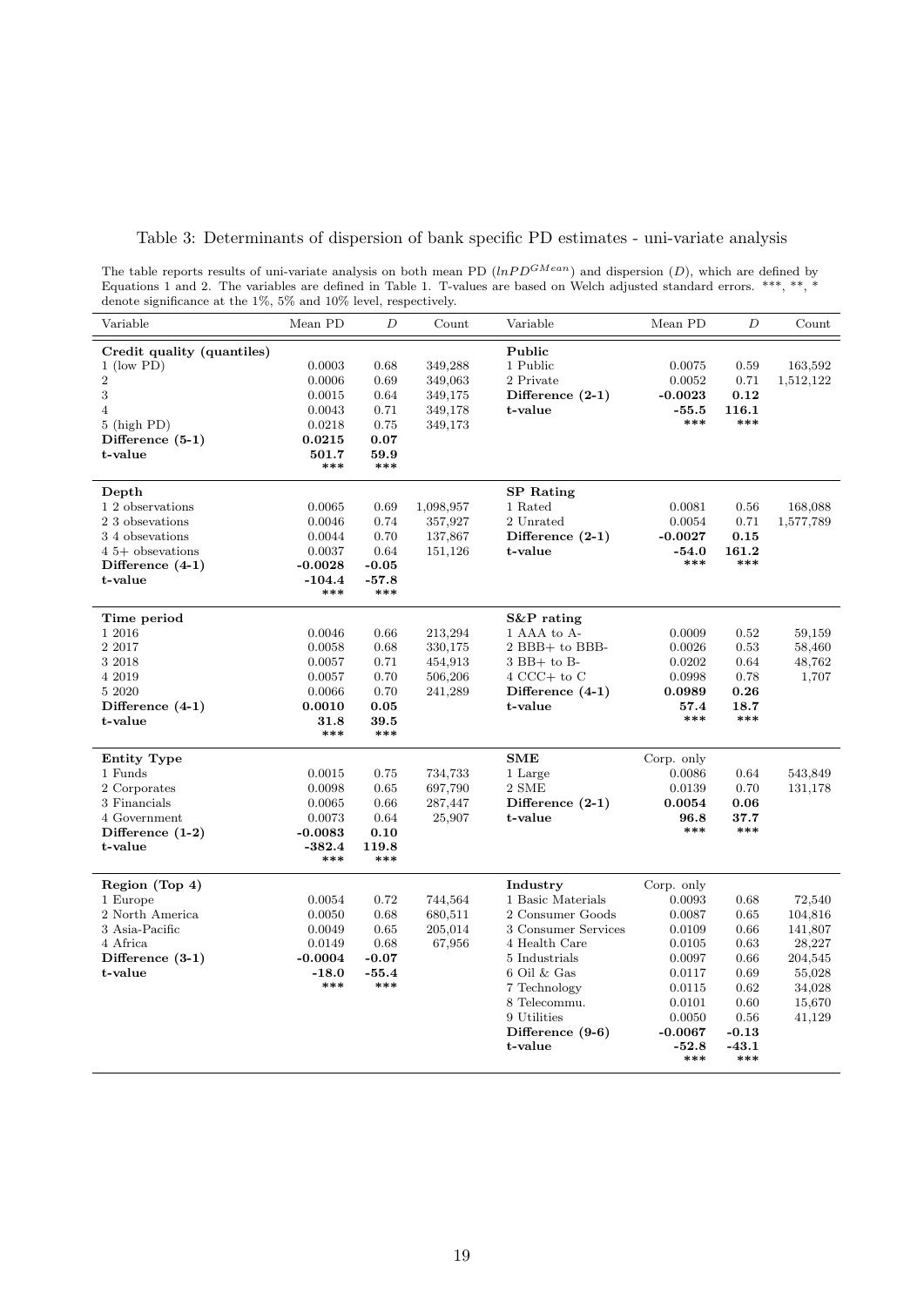| Variables     | $\boldsymbol{D}$ |           | $\boldsymbol{D}$  |           | $\boldsymbol{D}$ |           | $\boldsymbol{D}$  |           | $\boldsymbol{D}$  |           | $\boldsymbol{D}$ |           |
|---------------|------------------|-----------|-------------------|-----------|------------------|-----------|-------------------|-----------|-------------------|-----------|------------------|-----------|
| Mean PD       | 0.02             | ***       | 0.02              | ***       | $0.06\,$         | ***       | 0.06              | ***       | 0.06              | ***       | 0.06             | ***       |
| Depth         | (14.3)           |           | (13.8)<br>$-0.01$ | ***       | (40.6)<br>0.00   |           | (40.4)<br>0.00    | $\ast$    | (39.8)<br>0.00    | $***$     | (40.3)           |           |
|               |                  |           | $(-12.9)$         |           | (1.0)            |           | (2.5)             |           | (6.1)             |           |                  |           |
| Depth 2       |                  |           |                   |           |                  |           |                   |           |                   |           | baseline         |           |
| Depth 3       |                  |           |                   |           |                  |           |                   |           |                   |           | $0.06\,$         | ***       |
|               |                  |           |                   |           |                  |           |                   |           |                   |           | (17.7)<br>0.04   | $***$     |
| Depth 4       |                  |           |                   |           |                  |           |                   |           |                   |           | (10.8)           |           |
| Depth $5+$    |                  |           |                   |           |                  |           |                   |           |                   |           | 0.03             | ***       |
|               |                  |           |                   |           |                  |           |                   |           |                   |           | (6.1)            |           |
| Corporates    |                  |           |                   |           | baseline         |           | baseline          |           | baseline          |           | baseline         |           |
| Financials    |                  |           |                   |           | 0.05             | ***       | 0.05              | $***$     | 0.05              | $***$     | 0.05             | $***$     |
|               |                  |           |                   |           | (9.3)            |           | (9.3)             |           | (8.8)             |           | (8.8)            |           |
| Funds         |                  |           |                   |           | 0.22             | ***       | 0.23              | $***$     | 0.22              | $***$     | 0.22             | $***$     |
|               |                  |           |                   |           | (43.8)           | ***       | (44.6)            | $***$     | (41.3)            |           | (40.8)           |           |
| Government    |                  |           |                   |           | 0.08             |           | 0.07              |           | 0.03              |           | 0.02             |           |
| Africa        |                  |           |                   |           | (4.7)            |           | (3.9)<br>baseline |           | (1.5)<br>baseline |           | (1.4)            |           |
|               |                  |           |                   |           |                  |           |                   |           |                   |           | baseline         |           |
| Asia-Pacific  |                  |           |                   |           |                  |           | 0.03              | $\ast$    | 0.02              | $^{+}$    | 0.03             | $\ast$    |
|               |                  |           |                   |           |                  |           | (2.5)             | ***       | (1.8)             | ***       | (2.3)            | ***       |
| Europe        |                  |           |                   |           |                  |           | 0.06              |           | 0.05              |           | 0.05             |           |
| Latin America |                  |           |                   |           |                  |           | (6.3)<br>0.08     | $***$     | (4.5)<br>0.08     | $***$     | (4.9)<br>0.08    | $***$     |
|               |                  |           |                   |           |                  |           | (3.8)             |           | (3.6)             |           | (3.8)            |           |
| Middle East   |                  |           |                   |           |                  |           | 0.02              |           | 0.02              |           | 0.02             |           |
|               |                  |           |                   |           |                  |           | (0.8)             |           | (0.8)             |           | (0.9)            |           |
| North America |                  |           |                   |           |                  |           | 0.01              |           | 0.00              |           | 0.00             |           |
|               |                  |           |                   |           |                  |           | (0.7)             |           | $(-0.5)$          |           | $(-0.3)$         |           |
| Is Public     |                  |           |                   |           |                  |           |                   |           | $-0.07$           | $***$     | $-0.07$          | $***$     |
|               |                  |           |                   |           |                  |           |                   |           | $(-13.0)$         |           | $(-13.6)$        |           |
| Observations  |                  | 1,745,877 |                   | 1,745,877 |                  | 1,745,877 |                   | 1,745,877 |                   | 1,675,714 |                  | 1,675,714 |
| R-squared     |                  | 0.003     |                   | 0.003     |                  | 0.030     |                   | 0.033     |                   | 0.037     |                  | 0.039     |

Table 4: Determinants of dispersion of bank specific PD estimates - multi-variate analysis

The table provides regression results of dispersion  $(D)$  on credit-related information and entity characteristics as defined by Equation 3. Mean PD is used in logarithm. All coefficients need to be interpreted in relation to the baseline category. Regressions include time fixed effects. T-values based on robust standard errors clustered at the entity level are reported in brackets. \*\*\*, \*\*, \*, + denote significance at the  $0.1\%$  ,  $1\%$ ,  $5\%$  and  $10\%$  level, respectively.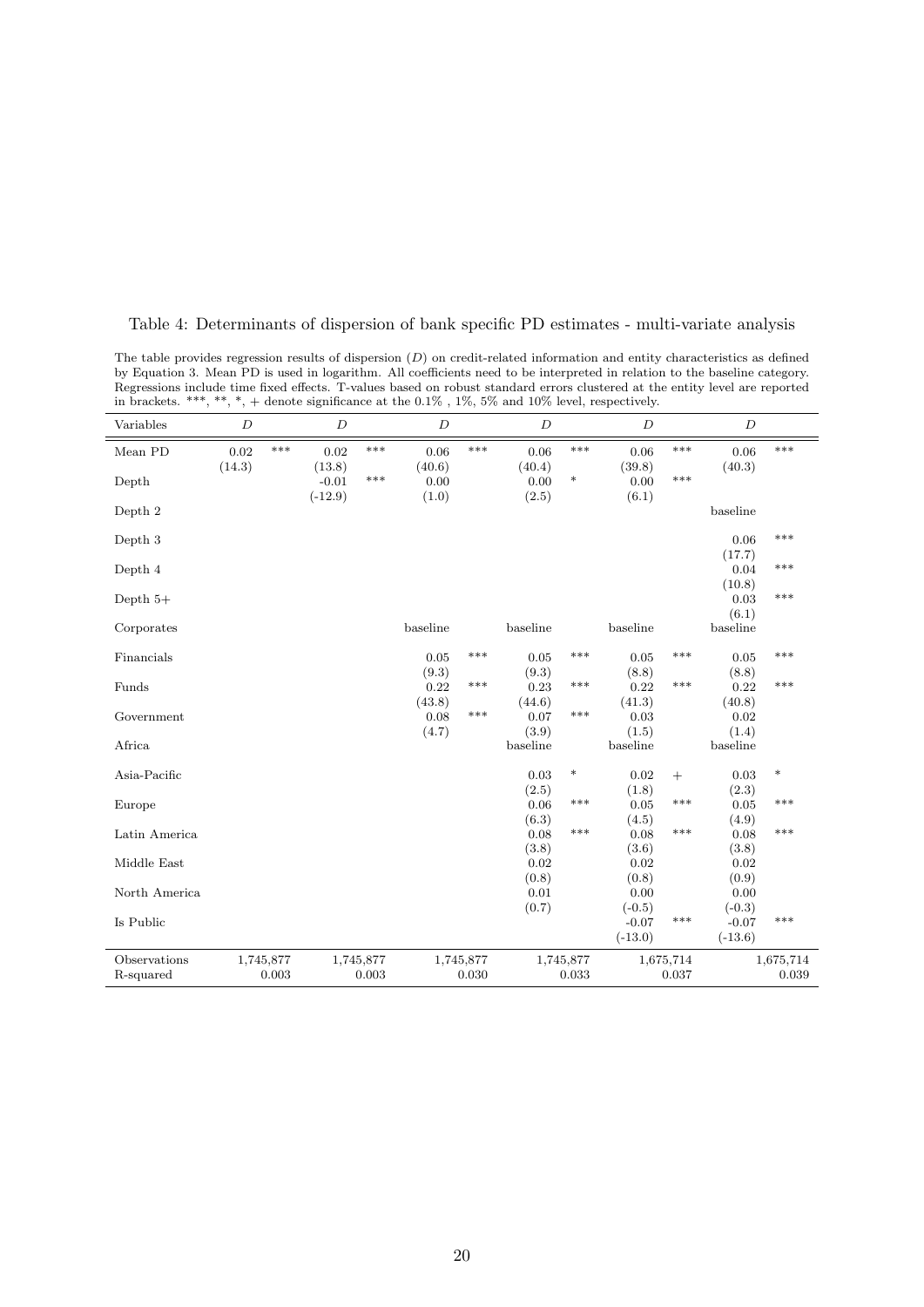#### Table 5: Determinants of dispersion of bank specific PD estimates for Corporates - multi-variate analysis

The table focuses on Corporates and provides regression results of dispersion  $(D)$  on credit related information, entity characteristics and variables specific for Corporates: Industry and Size, as defined by Equation 3. Mean PD is used in logarithm. All coefficients need to be interpreted in relation to the baseline category. Regressions include time fixed effects. T-values based on robust standard errors clustered at the entity level are reported in brackets. \*\*\*, \*\*, \*, + denote significance at the  $0.1\%$ ,  $1\%$ ,  $5\%$  and  $10\%$  level, respectively.

| Variables              | D                 |       | D                   |        | D                   |        | D                   |        | $\boldsymbol{D}$     |        |
|------------------------|-------------------|-------|---------------------|--------|---------------------|--------|---------------------|--------|----------------------|--------|
| Mean PD                | 0.06              | ***   | 0.06                | ***    | 0.06                | ***    | 0.06                | ***    | 0.06                 | ***    |
| Depth                  | (29.0)<br>$-0.01$ | $***$ | (28.0)<br>0.00      | $***$  | (26.3)<br>0.00      |        | (25.1)<br>0.00      |        | (25.2)               |        |
|                        | $(-5.3)$          |       | $(-5.2)$            |        | (0.5)               |        | (0.8)               |        |                      |        |
| Depth 2                |                   |       |                     |        |                     |        |                     |        | baseline             |        |
| Depth 3                |                   |       |                     |        |                     |        |                     |        | 0.03                 | ***    |
|                        |                   |       |                     |        |                     |        |                     |        | (4.8)                |        |
| Depth 4                |                   |       |                     |        |                     |        |                     |        | 0.01                 |        |
|                        |                   |       |                     |        |                     |        |                     |        | (1.5)                |        |
| Depth $5+$             |                   |       |                     |        |                     |        |                     |        | 0.00                 |        |
|                        |                   |       |                     |        |                     |        |                     |        | (0.4)                |        |
| <b>Basic Materials</b> |                   |       | baseline            |        | baseline            |        | baseline            |        | baseline             |        |
| Consumer Goods         |                   |       | $-0.02$             |        | $-0.02$             |        | $-0.01$             |        | $-0.01$              |        |
|                        |                   |       | $(-1.5)$            |        | $(-1.4)$            |        | $(-1.0)$            |        | $(-1.0)$             |        |
| Consumer Services      |                   |       | $-0.03$             | $***$  | $-0.03$             | $***$  | $-0.03$             | $\ast$ | $-0.03$              | *      |
|                        |                   |       | $(-2.6)$            |        | $(-2.7)$            |        | $(-2.4)$            |        | (2.4)                |        |
| Health Care            |                   |       | $-0.03$             | $\ast$ | $-0.03$             |        | $-0.02$             |        | $-0.02$              |        |
|                        |                   |       | $(-2.0)$            |        | $(-1.5)$            |        | $(-1.2)$            |        | $(-1.2)$             |        |
| Industrials            |                   |       | $-0.03$             | $\ast$ | $-0.03$             | $***$  | $-0.03$             | $\ast$ | $-0.03$              | *      |
|                        |                   |       | $(-2.6)$            |        | $(-2.9)$            |        | $(-2.5)$            |        | $(-2.5)$             |        |
| Oil $&$ Gas            |                   |       | 0.02                |        | 0.02                |        | 0.02                |        | 0.02                 |        |
|                        |                   |       | (1.3)               | $***$  | (1.5)               | $***$  | (1.2)               |        | (1.2)                | ***    |
| Technology             |                   |       | $-0.07$             |        | $-0.06$             |        | $-0.05$             | $***$  | $-0.05$              |        |
|                        |                   |       | $(-4.8)$            | ***    | $(-4.1)$            | ***    | $(-3.8)$            | ***    | $(-3.8)$             | ***    |
| Telecommunications     |                   |       | $-0.07$             |        | $-0.08$             |        | $-0.07$             |        | $-0.07$              |        |
| Utilities              |                   |       | $(-4.1)$<br>$-0.07$ | ***    | $(-4.2)$<br>$-0.07$ | ***    | $(-4.1)$<br>$-0.06$ | ***    | (4.2)<br>$-0.06$     | ***    |
|                        |                   |       | $(-4.9)$            |        | $(-5.0)$            |        | $(-4.5)$            |        | $(-4.6)$             |        |
| Africa                 |                   |       |                     |        | baseline            |        | baseline            |        | baseline             |        |
|                        |                   |       |                     |        |                     |        |                     |        |                      |        |
| Asia-Pacific           |                   |       |                     |        | 0.02                |        | 0.02                |        | 0.02                 |        |
|                        |                   |       |                     |        | (1.5)               |        | (1.3)               |        | (1.5)                |        |
| Europe                 |                   |       |                     |        | 0.03                | $\ast$ | 0.02                |        | 0.02                 | $^{+}$ |
|                        |                   |       |                     |        | (2.2)               |        | (1.6)               |        | (1.7)                |        |
| Latin America          |                   |       |                     |        | $0.16\,$            | ***    | $0.16\,$            | ***    | $0.16\,$             | ***    |
|                        |                   |       |                     |        | (5.2)               |        | (5.1)               |        | (5.2)                |        |
| Middle East            |                   |       |                     |        | 0.00                |        | $-0.01$             |        | $-0.01$              |        |
|                        |                   |       |                     |        | (0.1)               |        | $(-0.4)$            |        | $(-0.3)$             |        |
| North America          |                   |       |                     |        | $-0.01$             |        | $-0.02$             |        | $-0.02$              |        |
|                        |                   |       |                     |        | $(-0.9)$            | $***$  | $(-1.2)$            | $***$  | $(-1.1)$             | $***$  |
| Is Public              |                   |       |                     |        | $-0.05$             |        | $-0.06$             |        | $-0.06$              |        |
| Is SME                 |                   |       |                     |        | $(-8.1)$            |        | $(-8.3)$<br>0.01    |        | $(-8.4)$<br>$0.01\,$ |        |
|                        |                   |       |                     |        |                     |        | (1.2)               |        | (1.4)                |        |
|                        |                   |       |                     |        |                     |        |                     |        |                      |        |
| Observations           | 697,790           |       | 697,790             |        | 647,698             |        | 630,868             |        | 630,868              |        |
| R-squared              | 0.023             |       | 0.025               |        | 0.032               |        | 0.032               |        | 0.032                |        |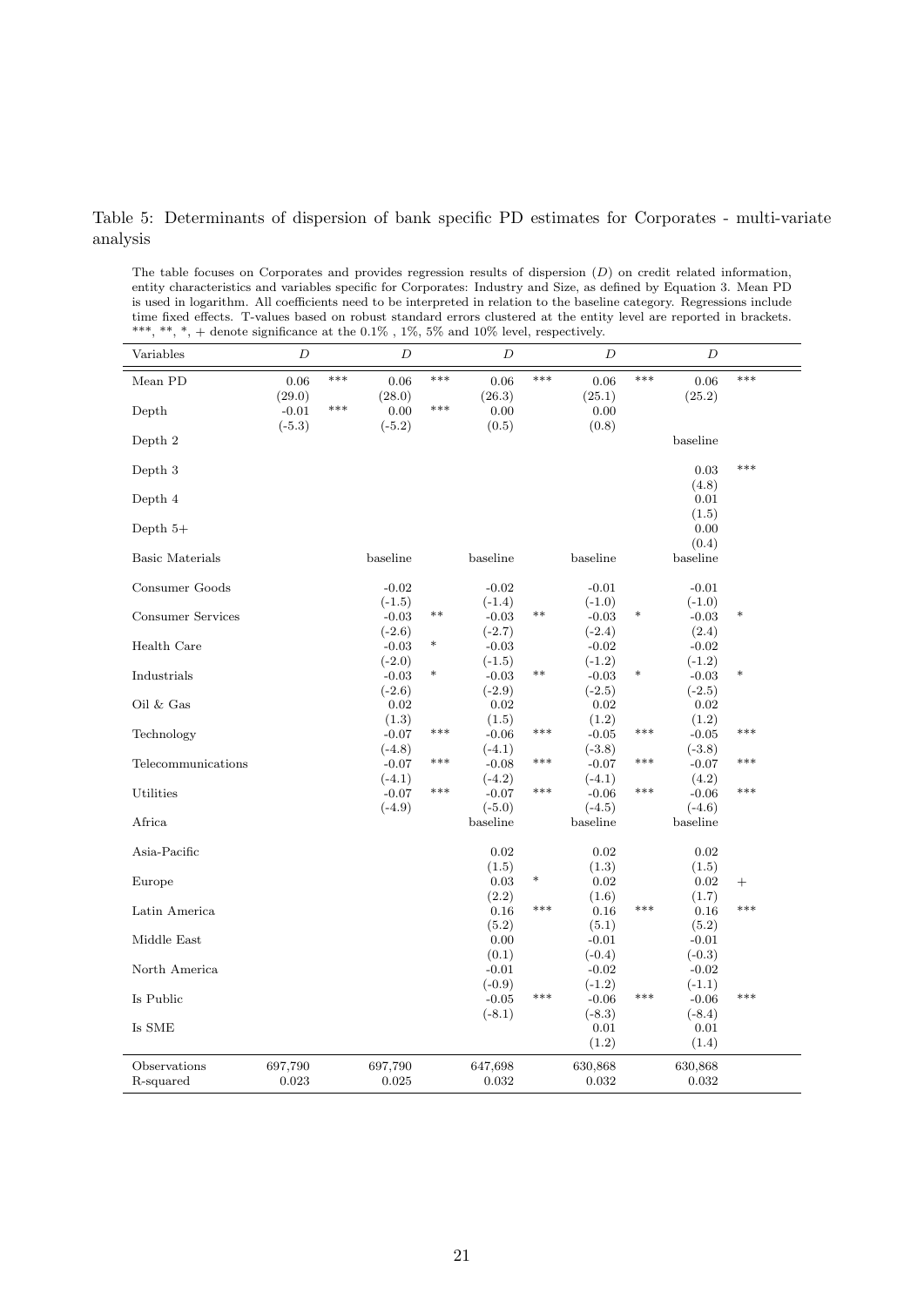#### Table 6: Dispersion and ratings by S&P

This table provides regression results of dispersion  $(D)$  on rating by S&P and credit related information and entity characteristics as defined by Equation 4. Mean PD is used in logarithm. It builds on results presented in Table 4. All coefficients need to be interpreted in relation to the baseline category. Regressions include time fixed effects. T-values based on robust standard errors clustered at the entity level are reported in brackets. \*\*\*, \*\*, \*, + denote significance at the  $0.1\%$  ,  $1\%$  ,  $5\%$  and  $10\%$  level, respectively.

| Variables                          | Dispersion |        | Dispersion |      |
|------------------------------------|------------|--------|------------|------|
| Mean PD                            | 0.06       | ***    | 0.06       | ***  |
|                                    | (40.0)     |        | (39.8)     |      |
| Depth 2                            | baseline   |        | baseline   |      |
|                                    |            |        |            |      |
| Depth 3                            | 0.06       | ***    | 0.06       | ***  |
|                                    | (18.8)     |        | (18.8)     |      |
| Depth 4                            | 0.05       | ***    | 0.05       | ***  |
|                                    | (12.7)     |        | (13.0)     |      |
| Depth $5+$                         | 0.05       | ***    | 0.06       | ***  |
|                                    | (11.5)     |        | (13.3)     |      |
| Corporates                         | baseline   |        | baseline   |      |
| Financials                         | 0.05       | ***    | 0.05       | ***  |
|                                    | (8.7)      |        | (8.7)      |      |
| Funds                              | 0.21       | ***    | 0.21       | ***  |
|                                    | (38.1)     |        | (38.1)     |      |
| Government                         | 0.04       | $\ast$ | 0.04       | $**$ |
|                                    | (2.2)      |        | (2.6)      |      |
| Africa                             | baseline   |        |            |      |
|                                    |            |        |            |      |
| Asia-Pacific                       | 0.04       | $**$   | 0.04       | ***  |
|                                    | (3.1)      |        | (3.3)      |      |
| Europe                             | 0.06       | ***    | 0.06       | ***  |
|                                    | (5.8)      |        | (6.1)      |      |
| Latin America                      | 0.09       | ***    | 0.10       | ***  |
|                                    | (4.5)      |        | (4.6)      |      |
| Middle East                        | 0.03       |        | 0.02       |      |
|                                    | (1.2)      |        | (1.1)      |      |
| North America                      | 0.01       |        | 0.01       |      |
|                                    | (1.1)      |        | (1.2)      |      |
| Public                             | $-0.05$    | ***    | $-0.05$    | ***  |
|                                    | $(-8.6)$   |        | (8.1)      |      |
| SP Rated                           | $-0.09$    | ***    | $-0.17$    | ***  |
|                                    | $(-15.6)$  |        | $(-26.3)$  |      |
| $abs(PD^{GMean}$ to SP in notches) |            |        | 0.08       | ***  |
|                                    |            |        | (15.1)     |      |
| Observations                       | 1,675,714  |        | 1,675,714  |      |
| R-squared                          | 0.041      |        | 0.440      |      |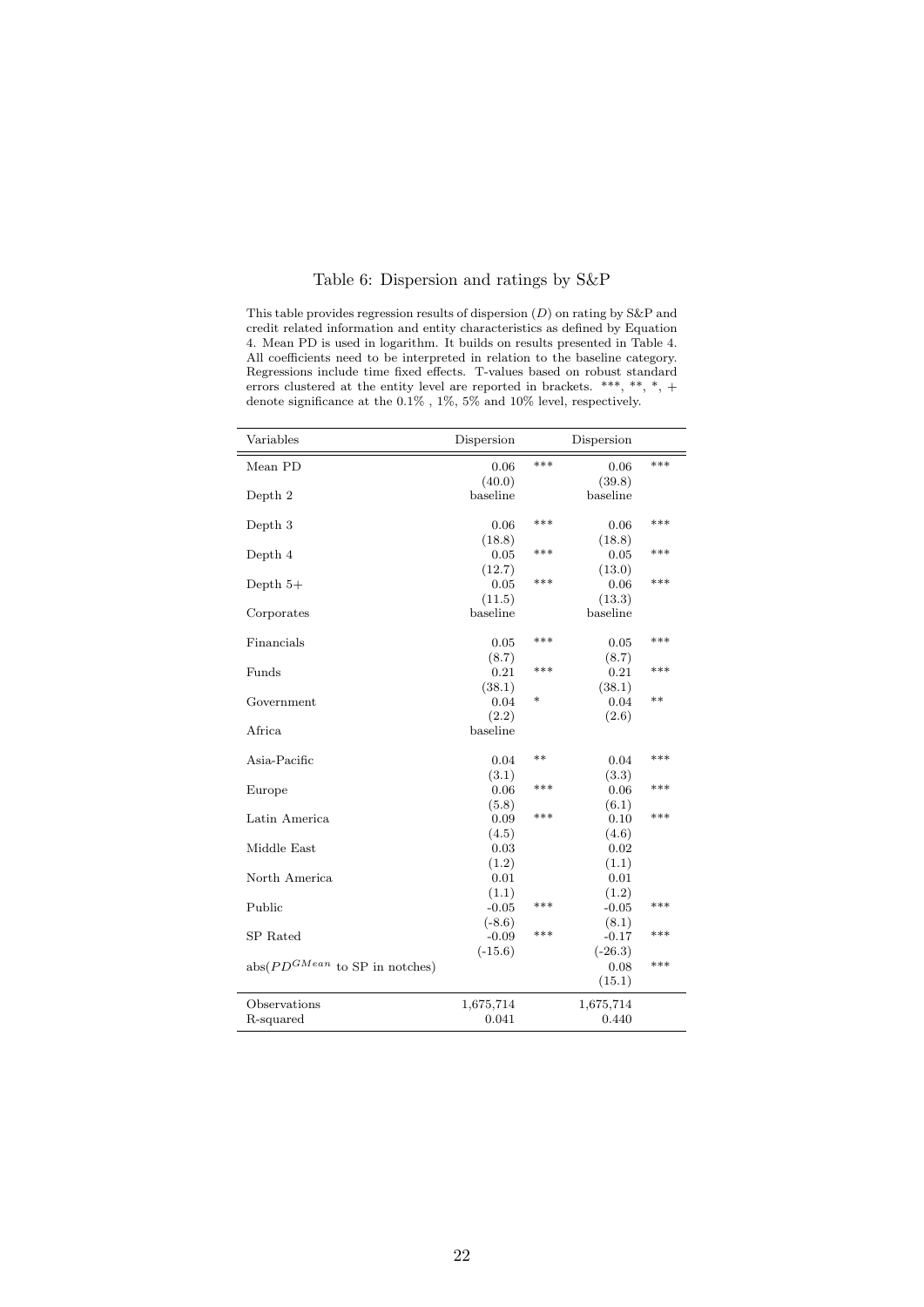#### Table 7: Dispersion and location of bank vs entity

This table measures the impact of contributions by foreign banks on the level of dispersion as defined in Equation 5; it provides regression results of dispersion  $(D)$  on percentage of foreign contributors, credit related information and entity characteristics. It builds on results presented in Table 4 and introduces more detailed regions in line with the contributors clusters (UK, US, Canada), Europe marks the other countries in the region in this new regions definition. All coefficients need to be interpreted in relation to the baseline category. Regressions include time fixed effects. T-values based on robust standard errors clustered at the entity level are reported in brackets. \*\*\*, \*\*, \*, + denote significance at the  $0.1\%$  ,  $1\%$  ,  $5\%$  and  $10\%$  level, respectively.

| Variables                           | D         |        | D         |       | D                |        |
|-------------------------------------|-----------|--------|-----------|-------|------------------|--------|
| Mean PD                             | 0.06      | ***    | 0.06      | ***   | 0.06             | ***    |
|                                     | (39.2)    |        | (39.3)    |       | (38.4)           |        |
| Depth 2                             | baseline  |        | baseline  |       | baseline         |        |
| Depth 3                             | 0.06      | ***    | 0.06      | ***   | 0.06             | ***    |
|                                     | (17.8)    |        | (16.9)    |       | (16.9)           |        |
| Depth 4                             | 0.04      | ***    | 0.04      | ***   | 0.04             | ***    |
|                                     | (10.8)    |        | (9.7)     |       | (9.8)            |        |
| Depth $5+$                          | 0.03      | ***    | 0.02      | ***   | 0.02             | ***    |
|                                     | (6.1)     |        | (3.9)     |       | (4.4)            |        |
| Corporates                          | baseline  |        | baseline  |       | baseline         |        |
| Financials                          | 0.05      | ***    | 0.05      | ***   | 0.05             | ***    |
|                                     | (8.9)     |        | (8.5)     |       | (8.8)            |        |
| Funds                               | 0.22      | ***    | 0.22      | ***   | 0.23             | ***    |
|                                     | (40.3)    |        | (38.5)    |       | (39.7)           |        |
| Government                          | 0.03      |        | 0.03      |       | 0.03             | $^+$   |
|                                     | (1.6)     |        | (1.6)     |       | (1.7)            |        |
| Africa                              | baseline  |        | baseline  |       | baseline         |        |
| Asia-Pacific                        | 0.03      | $\ast$ | $-0.03$   | ∗     | $-0.08$          | $\ast$ |
|                                     | (2.2)     |        | $(-2.0)$  |       | $(-2.6)$         |        |
| Europe                              | 0.04      | ***    | 0.01      |       | $-0.05$          | $***$  |
|                                     | (3.6)     |        | (1.2)     |       | $(-2.8)$         |        |
| Latin America                       | 0.08      | ***    | 0.02      |       | 0.09             | ***    |
|                                     | (3.8)     |        | (1.0)     |       | (4.0)            |        |
| Middle East                         | 0.02      |        | $-0.04$   | $^+$  | 0.03             |        |
|                                     | (0.9)     |        | $(-1.7)$  |       | (1.3)            |        |
| Canada                              | $-0.02$   | $^{+}$ | $-0.04$   | ***   | $-0.01$          |        |
|                                     | $(-1.7)$  |        | $(-3.5)$  |       | $(-0.3)$         |        |
| United Kingdom                      | 0.06      | ***    | 0.06      | ***   | 0.07             | ***    |
|                                     | (5.5)     |        | (5.5)     |       | (5.3)            |        |
| United States                       | 0.00      |        | $-0.03$   | $***$ | $-0.07$          | ***    |
|                                     | $(-0.3)$  |        | $(-2.6)$  |       | $(-4.7)$         |        |
| Is Public                           | $-0.07$   | ***    | $-0.07$   | ***   | $-0.07$          | ***    |
|                                     | $(-13.1)$ |        | $(-12.7)$ |       | $(-11.9)$        |        |
| % Foreign contributions             |           |        | 0.07      | ***   |                  |        |
| $%$ For. c. $\times$ Africa         |           |        | (10.4)    |       | 0.04             |        |
|                                     |           |        |           |       | (1.2)            |        |
| $%$ For. c. $\times$ Asia-Pacific   |           |        |           |       | 0.12             | ***    |
|                                     |           |        |           |       | (4.0)            |        |
| $%$ For. c. $\times$ Europe         |           |        |           |       | 0.15             | ***    |
|                                     |           |        |           |       |                  |        |
| % For. c. × Canada                  |           |        |           |       | (9.7)<br>$-0.01$ |        |
|                                     |           |        |           |       | $(-0.7)$         |        |
| $%$ For. c. $\times$ United Kingdom |           |        |           |       | $-0.01$          |        |
|                                     |           |        |           |       | $(-0.6)$         |        |
| % For. c. × United States           |           |        |           |       | 0.12             | ***    |
|                                     |           |        |           |       | (9.5)            |        |
| Observations                        | 1,675,714 |        | 1,675,714 |       | 1,675,714        |        |
| R-squared                           | 0.039     |        | 0.040     |       | 0.042            |        |
|                                     |           |        |           |       |                  |        |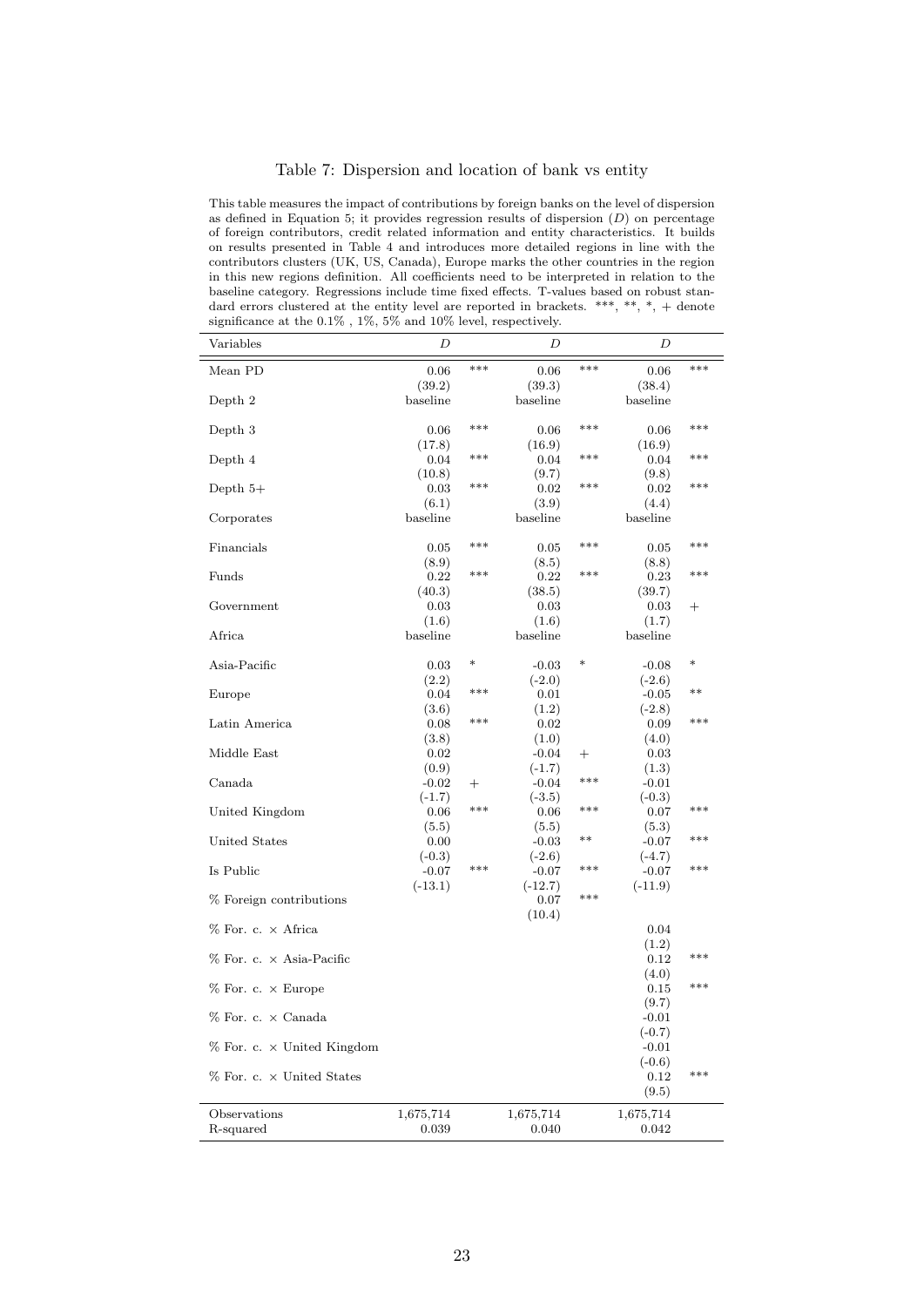This table measures the dependence of absolute deviation of PD estimate from mean PD on the location of the entity vs the bank as defined by Equations 6-7. It provides additional details to the results presented in Table 7. All coefficients need to be interpreted in relation to the baseline category. Regressions include time fixed effects and some of them include bank fixed as well as specified in the table. T-values based on robust standard errors clustered at the entity level are reported in brackets. \*\*\*, \*\*, \*, + denote significance at the 0.1% , 1%, 5% and 10% level, respectively.

| Variables                            | Abs. dist.          |       | Abs. dist.          |        | Abs. dist.          |        | Abs. dist.                  |                    |
|--------------------------------------|---------------------|-------|---------------------|--------|---------------------|--------|-----------------------------|--------------------|
| Mean PD                              | 0.05                | ***   | 0.05                | ***    | 0.05                | ***    | 0.05                        | ***                |
| Depth 2                              | (41.7)<br>baseline  |       | (42.3)<br>baseline  |        | (41.9)<br>baseline  |        | (43.1)<br>$_{\rm baseline}$ |                    |
|                                      |                     |       |                     |        |                     |        |                             |                    |
| Depth 3                              | 0.06<br>(25.8)      | $***$ | 0.06<br>(25.8)      | ***    | 0.06<br>(25.3)      | ***    | 0.06<br>(25.7)              | ***                |
| Depth 4                              | 0.07                | ***   | 0.07                | ***    | 0.06                | ***    | 0.07                        | ***                |
| Depth $5+$                           | (21.5)<br>0.06      | ***   | (21.3)<br>$0.06\,$  | ***    | (20.9)<br>0.06      | ***    | (21.5)<br>0.06              | ***                |
|                                      | (19.8)              |       | (18.6)              |        | (18.1)              |        | (18.4)                      |                    |
| Corporates                           | baseline            |       | baseline            |        | baseline            |        | baseline                    |                    |
| Financials                           | 0.04                | ***   | 0.04                | ***    | 0.04                | ***    | 0.04                        | ***                |
| Funds                                | (11.4)<br>0.17      | ***   | (10.7)<br>0.17      | ***    | (11.0)<br>0.17      | ***    | (10.2)<br>0.16              | ***                |
| Government                           | (41.1)              | $***$ | (44.2)              |        | (40.3)              | $\ast$ | (43.5)<br>0.04              | ***                |
|                                      | 0.02<br>(2.6)       |       | 0.02<br>(1.7)       | $^+$   | 0.02<br>(2.5)       |        | (3.5)                       |                    |
| Africa                               | baseline            |       | baseline            |        | baseline            |        |                             |                    |
| Asia-Pacific                         | 0.00                |       | 0.00                |        | 0.00                |        |                             |                    |
| Europe                               | (0.3)<br>0.01       |       | (0.3)<br>0.01       |        | $(-1.5)$<br>0.00    |        |                             |                    |
|                                      | (1.4)               |       | (1.3)               |        | (0.4)               |        |                             |                    |
| Latin America                        | 0.00<br>$(-0.0)$    |       | 0.00<br>(0.4)       |        | $-0.02$<br>$(-2.2)$ |        |                             |                    |
| Middle East                          | 0.02                |       | 0.01                |        | 0.00                |        |                             |                    |
| Canada                               | (1.5)<br>0.00       |       | (0.7)<br>0.00       |        | (0.3)<br>0.00       |        |                             |                    |
| United Kingdom                       | (0.3)<br>0.02       |       | $(-0.0)$<br>0.02    | $^+$   | $(-0.4)$<br>0.02    | $\ast$ |                             |                    |
|                                      | (1.8)               |       | (1.9)               |        | (2.0)               |        |                             |                    |
| United States                        | $-0.01$<br>$(-1.1)$ |       | $-0.01$<br>$(-0.7)$ |        | $-0.02$<br>$(-2.4)$ | $\ast$ |                             |                    |
| Is Public                            | $-0.05$             | ***   | $-0.05$             | ***    | $-0.05$             | ***    | $-0.05$                     | ***                |
| Bank - Africa                        | $(-13.4)$           |       | (14.6)<br>baseline  |        | $(-13.5)$           |        | (14.6)<br>baseline          |                    |
| Bank - Asia-Pacific                  |                     |       | $-0.06$             | ***    |                     |        | $-0.06$                     | ***                |
|                                      |                     |       | $(-6.8)$            |        |                     |        | $(-5.9)$                    |                    |
| Bank - Europe                        |                     |       | $-0.01$<br>$(-1.7)$ | $^+$   |                     |        | $-0.02$<br>$(-2.1)$         | $\ast$             |
| Bank - Canada                        |                     |       | $-0.05$             | ***    |                     |        | $-0.04$                     | ***                |
| Bank - United Kingdom                |                     |       | $(-6.4)$<br>0.02    | $***$  |                     |        | $(-4.8)$<br>0.04            | ***                |
| Bank - United States                 |                     |       | (3.2)               |        |                     |        | (5.0)                       | ***                |
|                                      |                     |       | $-0.01$<br>$(-1.7)$ | $^{+}$ |                     |        | $-0.05$<br>$(-6.4)$         |                    |
| Bank foreign                         |                     |       |                     |        | 0.03<br>(15.4)      | ***    |                             |                    |
| $B. f. \times Bank - Africa$         |                     |       |                     |        |                     |        | 0.02                        | $\hspace{0.1mm} +$ |
| $B. f. \times Bank - Asia- Pacific$  |                     |       |                     |        |                     |        | (1.9)<br>0.03               | $***$              |
| $B. f. \times Bank - Europe$         |                     |       |                     |        |                     |        | (2.6)<br>0.03               | ***                |
| $B. f. \times Bank - Canada$         |                     |       |                     |        |                     |        | (5.9)<br>0.00               |                    |
| $B. f. \times Bank - United Kingdom$ |                     |       |                     |        |                     |        | $(-0.2)$<br>0.00            |                    |
| $B. f. \times Bank - United States$  |                     |       |                     |        |                     |        | $(-1.2)$<br>0.06            | ***                |
| FE bank                              | yes                 |       |                     |        | yes                 |        | (23.1)                      |                    |
| Observations                         | 4,880,497           |       | 4,880,497           |        | 4,880,497           |        | 4,880,497                   |                    |
| R-squared                            | 0.053               |       | 0.038               |        | 0.055               |        | 0.040                       |                    |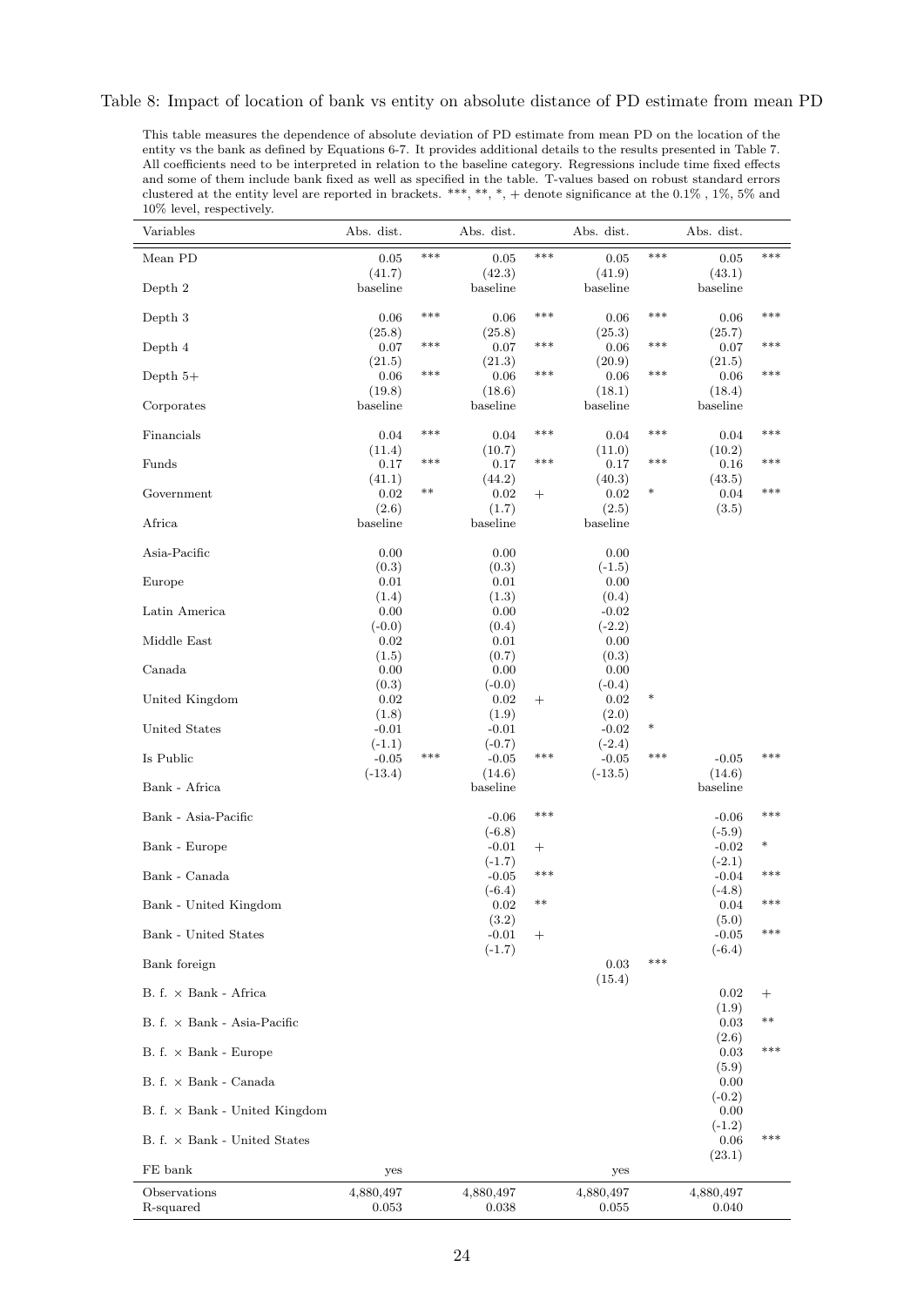#### Table 9: Average absolute fixed effects by country and Z-scores

This table compares average absolute fixed effects across banks' regions estimated based on model presented in Equation 8. The averages are compared using Z-scores for two-population mean comparison. Differences significant at the 95% confidence level are in bold.

|                                                        | Avg. abs.<br>fixed effects | Z-score<br>Asia-Pacific | Africa               | United Kingdom       | United States | Canada |
|--------------------------------------------------------|----------------------------|-------------------------|----------------------|----------------------|---------------|--------|
| Bank - Asia-Pacific<br>Bank - Africa                   | 0.12<br>0.14               | 0.95                    |                      |                      |               |        |
| Bank - United Kingdom                                  | 0.14                       | 0.99                    | 0.15                 |                      |               |        |
| Bank - United States<br>Bank - Canada<br>Bank - Europe | 0.15<br>0.18<br>0.21       | 1.49<br>2.83<br>3.88    | 0.62<br>2.28<br>3.49 | 0.37<br>1.86<br>2.98 | 1.81<br>3.10  | 1.26   |

#### Table 10: 2020 impact on portfolio churn

This table presents the monthly percentages of observation being added to or dropped from the observed portfolio.

|                                |            | N  | Mean    | D25     | Median  | p75     |
|--------------------------------|------------|----|---------|---------|---------|---------|
| 2018-2019 new observations     | Percentage | 24 | $3.8\%$ | $2.1\%$ | $2.6\%$ | $4.1\%$ |
| 2018-2019 dropped observations | Percentage | 24 | $2.3\%$ | $1.8\%$ | $2.1\%$ | $2.4\%$ |
| 2020 new observations          | Percentage | 6  | $3.3\%$ | $2.6\%$ | $3.0\%$ | $3.5\%$ |
| 2020 dropped observations      | Percentage | 6  | $4.7\%$ | 2.8%    | $3.1\%$ | $6.3\%$ |

#### Table 11: Changes in mean PD and dispersion in 2020 by entity type and industry

This table shows the percentage change in the average mean PD and dispersion between December 2019 and June 2020 for different entity types and industries. The calculation is based on Equation 9.

|                    | Mean PD 6M % change | Dispersion $6M\%$ change |
|--------------------|---------------------|--------------------------|
| All                | 5.8%                | 3.8%                     |
| Corporates         | 13.4%               | $6.9\%$                  |
| Financials         | 3.9%                | $3.4\%$                  |
| Funds              | $-0.2\%$            | $1.1\%$                  |
| Basic Materials    | 12.5%               | 7.5%                     |
| Consumer Goods     | 12.3%               | $5.5\%$                  |
| Consumer Services  | 23.0%               | 11.0%                    |
| Health Care        | 5.7%                | $-0.2\%$                 |
| Industrials        | $9.9\%$             | 7.1%                     |
| $Oil \& Gas$       | 29.0%               | 8.7%                     |
| Technology         | $5.0\%$             | 3.8%                     |
| Telecommunications | $0.4\%$             | $2.1\%$                  |
| Utilities          | 3.3%                | $0.8\%$                  |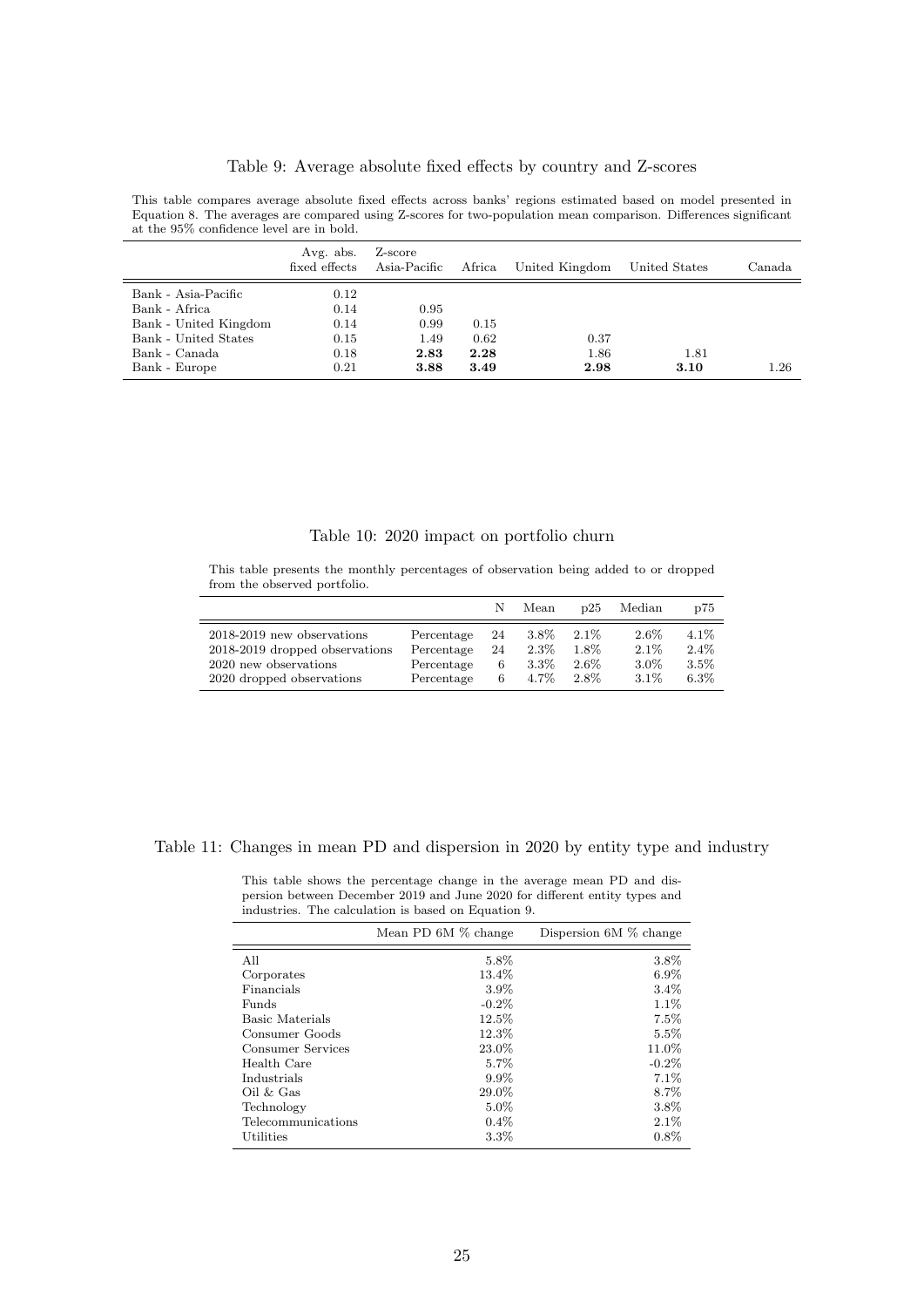# IES Working Paper Series

# 2020

- 1. Tomas Kucera: Cognitive Bias Mitigation: How to Make Decision-Making Rational?
- 2. Tomas Kucera: Are Employment Effects of Minimum Wage the Same Across the EU? A Meta-Regression Analysis
- 3. Petr Hanzlik, Petr Teply: Institutional and Other Determinants of the Net Interest Margin of US and European Banks in a Low Interest Rate Environment
- 4. Michal Hlavacek, Ilgar Ismayilov, Ayaz Zeynalov: Reassessment of the Fiscal Multiplier in Developing Countries: Regime-Switching Model
- 5. Evzen Kocenda, Karen Poghosyan: Nowcasting Real GDP Growth: Comparison between Old and New EU Countries
- 6. Diana Zigraiova, Tomas Havranek, Jiri Novak: How Puzzling Is the Forward Premium Puzzle? A Meta-Analysis
- 7. Barbora Malinska: Time-Varying Pricing of Risk in Sovereign Bond Futures Returns
- 8. Shahriyar Aliyev, Evzen Kocenda: ECB Monetary Policy and Commodity Prices
- 9. Roman Kalabiska, Michal Hlavacek: Regional Determinants of Housing Prices in the Czech Republic
- 10. Boris Fisera, Roman Horvath: Are Exchange Rates Less Important for Trade in a More Globalized World? Evidence for the New EU Members
- 11. Jana Votapkova: The Effect of Inpatient User Charges on Inpatient Care
- 12. Lenka Slegerova: Using 'Costs States' in a Semi-Markov Model to Estimate Cost-Effectiveness with an Illustration for Metastatic HER2+ Breast Cancer in the Czech Republic
- 13. Periklis Brakatsoulas, Jiri Kukacka: Credit Rating Downgrade Risk on Equity Returns
- 14. Roman Horvath: Natural Catastrophes and Financial Development: An Empirical Analysis
- 15. Vit Machacek: Globalization of Science: Evidence from Authors in Academic Journals by Country of Origin
- 16. Nino Buliskeria, Jaromir Baxa: Do Rural Banks Matter That Much? Burgess and Pande (AER, 2005) Reconsidered
- 18. Kseniya Bortnikova: Beauty and Productivity: A Meta-Analysis
- 19. Radomir Mach, Milan Scasny, Jan Weinzettel: The Importance of Retail Trade Margins for Calculating the Carbon Footprint of Consumer Expenditures: A Sensitivity Analysis
- 20. Javier Garcia-Bernardo, Petr Jansky, Thomas Tørsløv: Multinational Corporations' Effective Tax Rates: Evidence from Orbis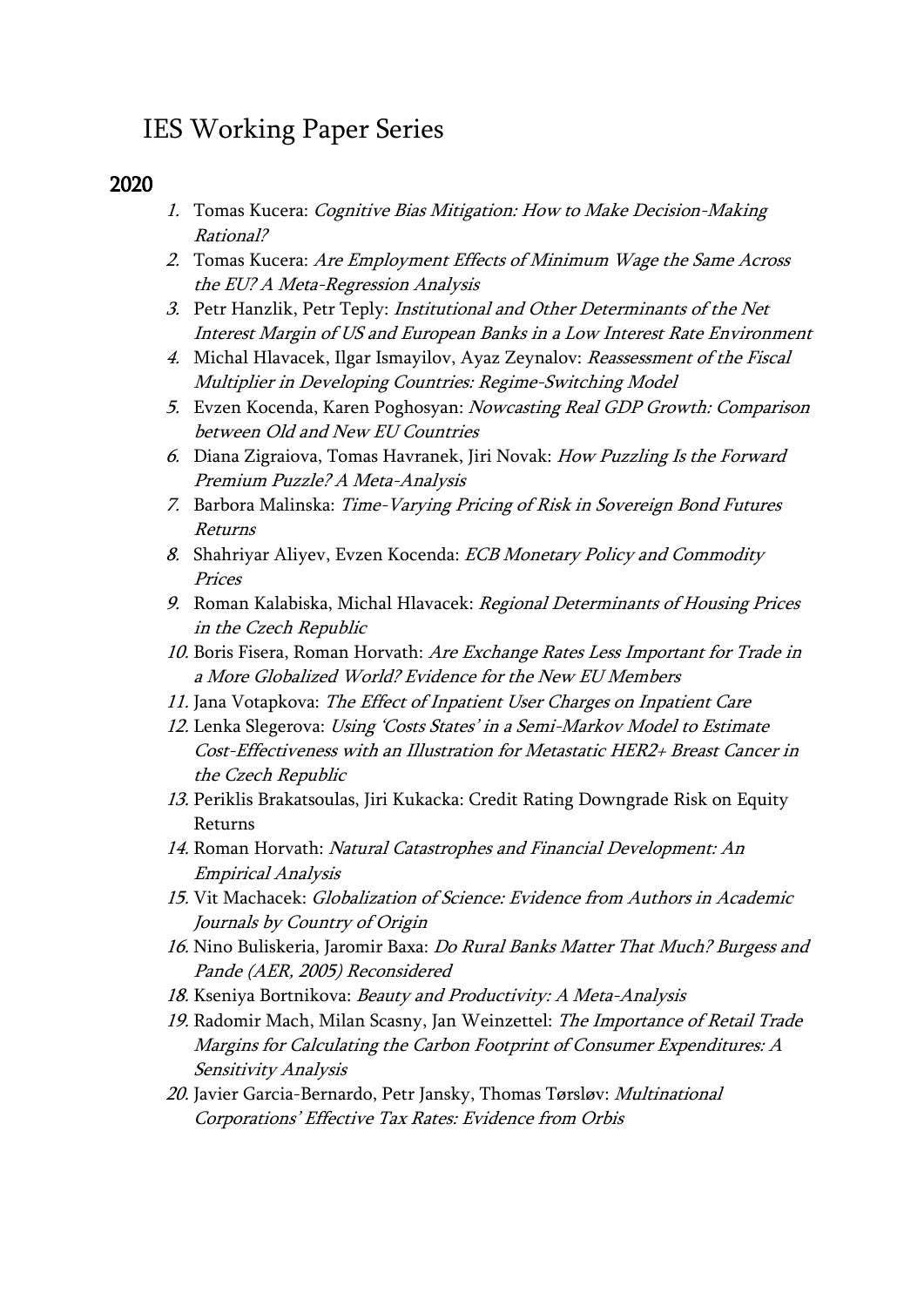- 21. Petr Jansky, Andres Knobel, Markus Meinzer, Tereza Palanska, Miroslav Palansky: Country-by-Country Reporting and Other Financial Transparency Measures Affecting the European Union
- 22. Marek Sedivy: Mortality shocks and household consumption: The case of Mexico
- 23. Lydia Chikumbi, Milan Scasny, Edwin Muchapondwa, Djiby Thiam: Premium Price For Natural Preservatives In Wine: A Discrete Choice Experiment
- 24. Roman Horvath: Peer Effects in Central Banking
- 25. Nicholas Tyack, Milan Scasny: Estimating the Social Value of Specific Crop Diversity Conservation Plans: Do Czechs Care More About Conserving Hop, Wine or Fruit Tree Varieties?
- 26. Salim Turdaliev: Labor Force Participation of Married Woman in Russia
- 27. Jaromir Baxa, Michal Paulus: Exchange rate misalignments, growth, and institutions
- 28. Michal Paulus, Jaromir Baxa, Eva Michalikova: Does Enforcement Of the Rules Against Foreign Bribery Discourage Exports? A Case of the OECD Anti-Bribery Convention
- 29. Tomas Havranek, Zuzana Irsova, Lubica Laslopova, Olesia Zeynalova: Skilled and Unskilled Labor Are Less Substitutable than Commonly Thought
- 30. Levan Bezhanishvili, William Appleman, Zurab Abramishvili: Was the Georgian Policy Shifting Public Sector Working Hours by One Hour "Family Friendly" and Did It Increase Female Labor Participation?
- 31. Fan Yang: A Survey of Empirical Literature on Hedge Fund Performance
- 32. Ali Elminejada, Tomas Havranek, Roman Horváth: A Meta-Analysis of the Frisch Extensive Margin Elasticity
- 33. Petra Landovská: Business cycle sensitivity of Statutory Health Insurance: Evidence from the Czech Republic
- 34. Natalia Li: Estimating the Relationship Between Resource Intensity and Occupational Health and Safety in Kazakhstan
- 35. Sophio Togonidze, Evžen Kočenda: Macroeconomic Responses of Emerging Market Economies to Oil Price Shocks: Analysis by Region and Resource Profile
- 36. Olena Chornaa, Lucas van der Veldeb : Do Women Benefit from Minimum Wages?
- 37. Sarah Godar and Petr Janský: Corporate Profit Misalignment: Evidence from German Headquarter Companies and Their Foreign Affiliates
- 38. Leyla Ates, Alex Cobham, Moran Harari, Petr Janský, Markus Meinzer, Lucas Millan-Narotzky, Miroslav Palanský: The Corporate Tax Haven Index: A New Geography of Profit Shifting
- 39. Ichiro Iwasaki, Evžen Kočenda, Yoshisada Shida: Institutions, Financial Development, and Small Business Survival: Evidence from European Emerging **Markets**
- 40. Laure de Batz, Evžen Kočenda: Financial Crime and Punishment: A Meta Analysis